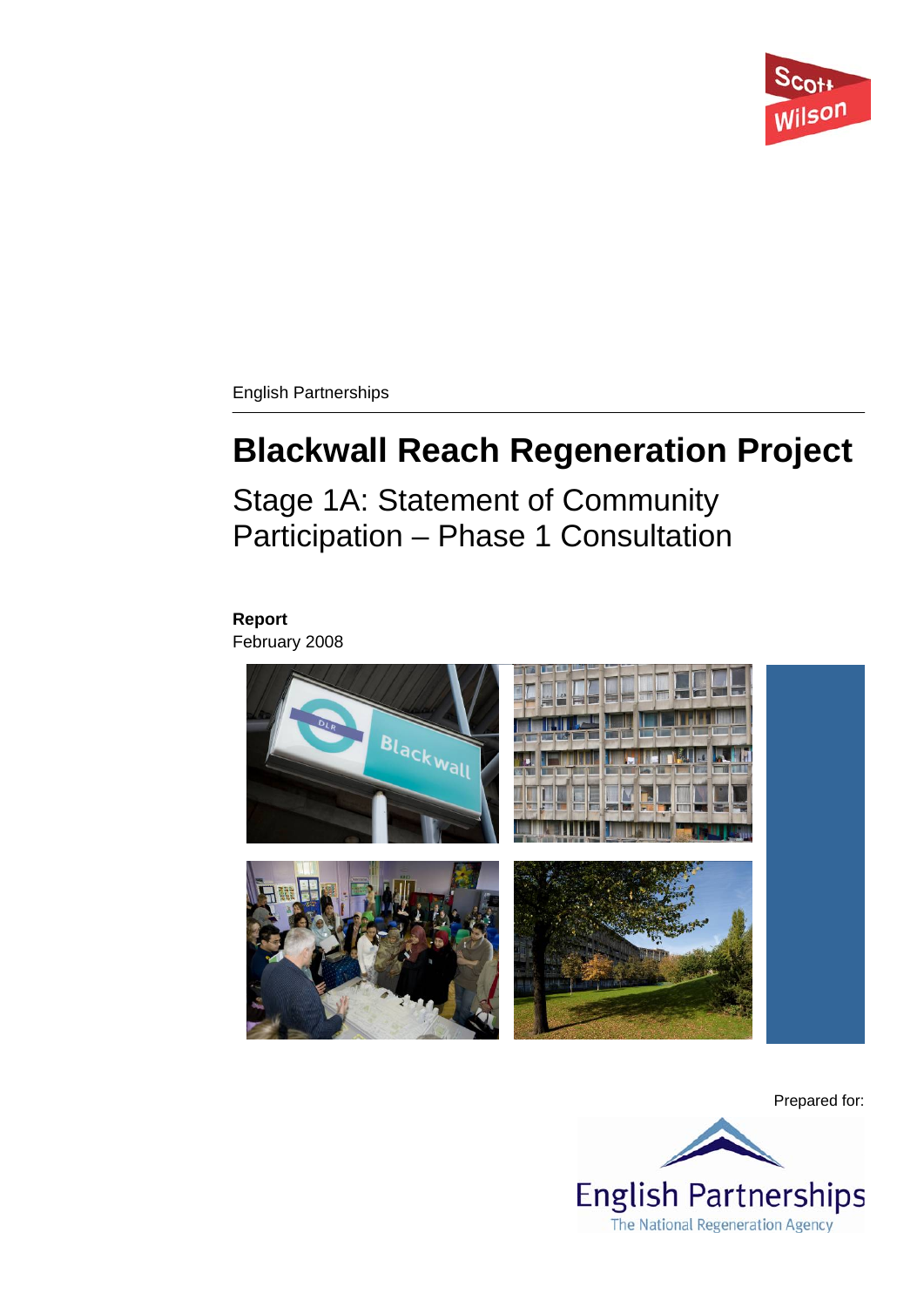Blackwall Reach Regeneration Project

#### **Blackwall Reach Regeneration Project**

#### **Final Participation Report, including Summary, Report and Appendices February 2008**

| <b>Rev</b> | Date       | <b>Details</b>                                               | Prepared by                                                            | <b>Reviewed by</b>                                                                         | Approved by                                        |
|------------|------------|--------------------------------------------------------------|------------------------------------------------------------------------|--------------------------------------------------------------------------------------------|----------------------------------------------------|
| 01         | 15/02/2008 | <b>Report of</b><br><b>Community</b><br><b>Participation</b> | <b>Stuart Woodin</b><br>Associate<br>Shibani Bose<br>Consultant        | <b>Stuart Woodin</b><br>Associate<br><b>Christina Petrides</b><br><b>Senior Consultant</b> | <b>Martin Herbert</b><br>Technical Director        |
| 02         | 19/02/2008 | <b>Report of</b><br><b>Community</b><br><b>Participation</b> | <b>Stuart Woodin</b><br>Associate<br><b>Shibani Bose</b><br>Consultant | <b>Stuart Woodin</b><br>Associate<br>lan Brenkley<br>Consultant                            | <b>Martin Herbert</b><br><b>Technical Director</b> |

This document has been prepared in accordance with the scope of Scott Wilson's appointment with its client and is subject to the terms of that appointment. It is addressed to and for the sole and confidential use and reliance of Scott Wilson's client. Scott Wilson accepts no liability for any use of this document other than by its client and only for the purposes for which it was prepared and provided. No person other than the client may copy (in whole or in part) use or rely on the contents of this document, without the prior written permission of the Company Secretary of Scott Wilson Ltd. Any advice, opinions, or recommendations within this document should be read and relied upon only in the context of the document as a whole. The contents of this document do not provide legal or tax advice or opinion.

© Scott Wilson Ltd 2007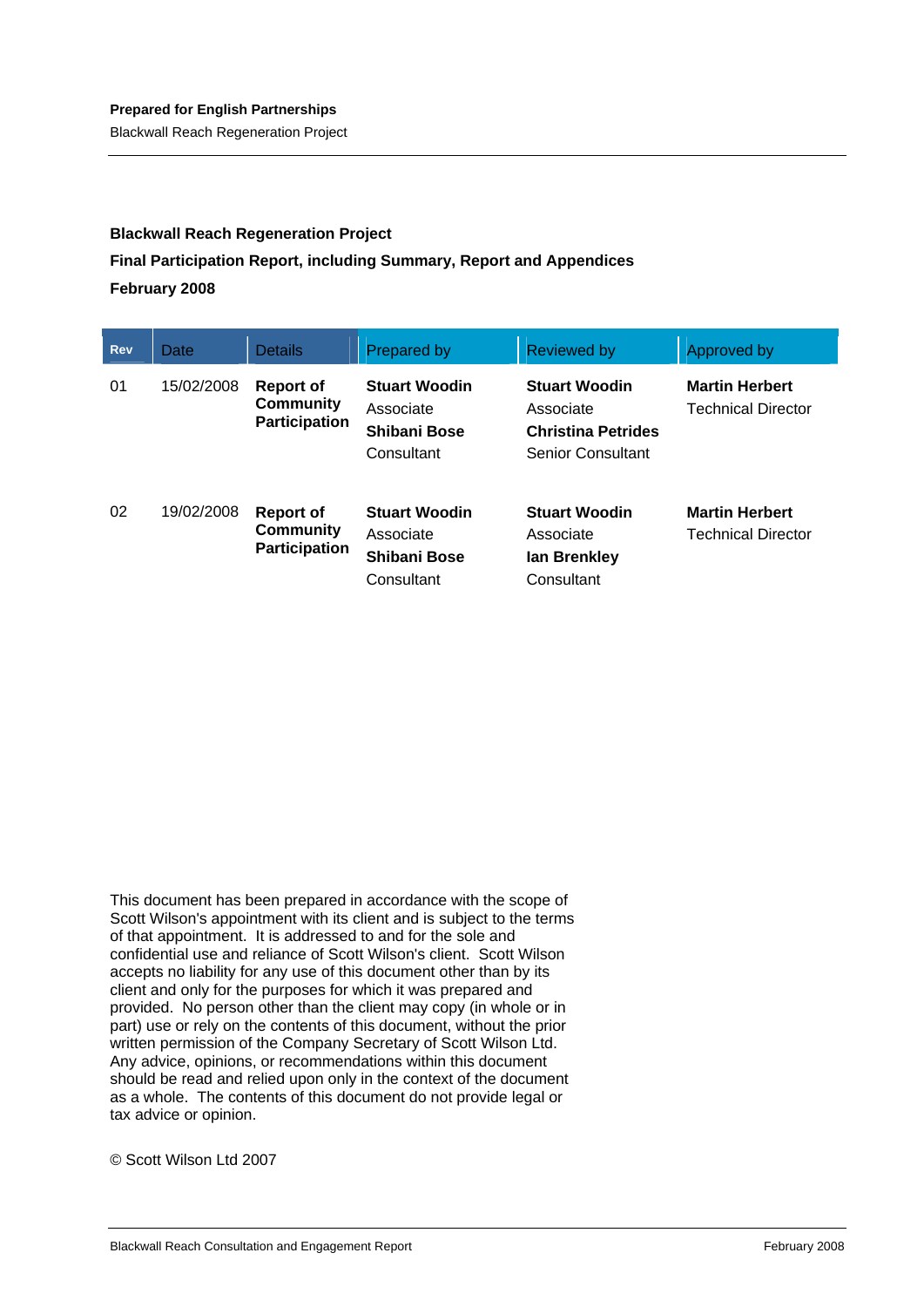

English Partnerships

# **Blackwall Reach Regeneration Project**  Statement of Community Participation

## **Summary**

February 2008



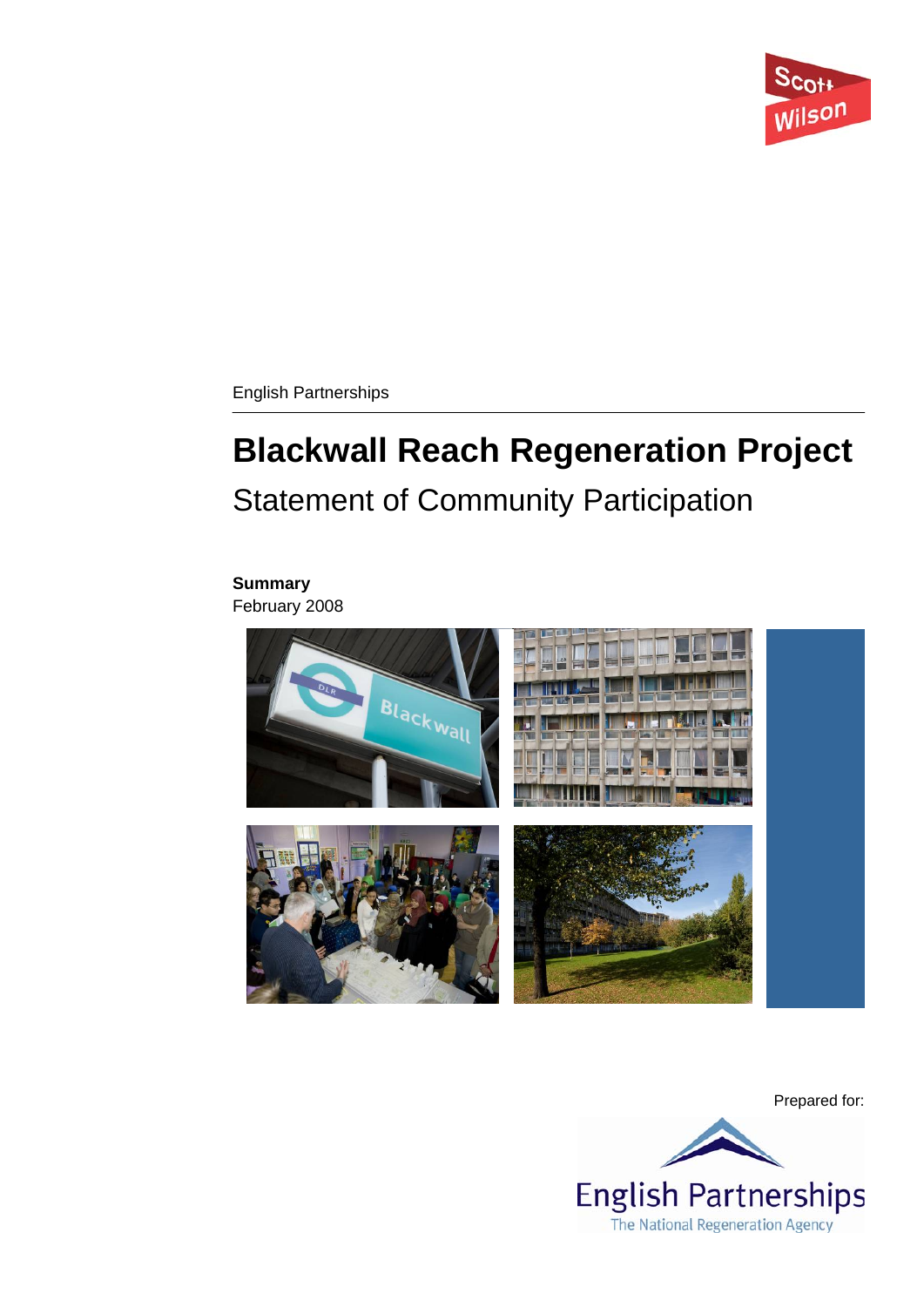

# <span id="page-3-0"></span>**1 Table of Contents**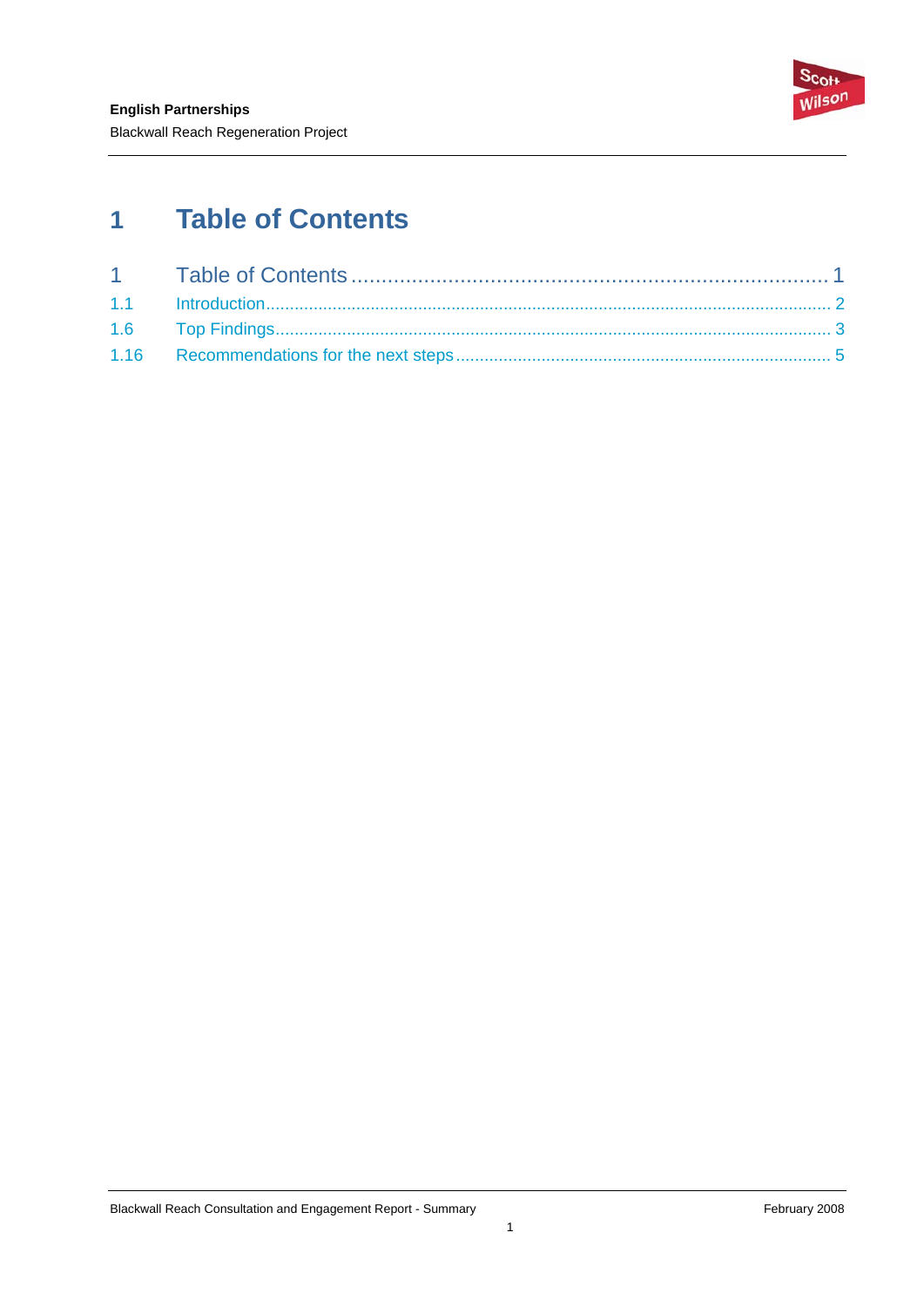

# <span id="page-4-0"></span>1.1 Introduction

1.2 Blackwall Reach Regeneration Project is the name given for the 'regeneration' of private and public sector land in the area of Robin Hood Gardens in Tower Hamlets Borough. Blackwall Reach is a small, neighbourhood with worn out buildings, isolated by major roads on all four sides and home to approximately 300 households, predominantly from the Bangladeshi community, many of whom have lived there for many years:



**Aerial view showing regeneration area for purpose of consultation:** 

Source: HCLA, marked up by Scott Wilson

- 1.3 This brief report sums up the findings and conclusions of an intense and detailed public consultation and engagement exercise with the residents of Blackwall Reach which took place between August and November 2007. For the purpose of the consultation this included Robin Hood Gardens, Woolmore Street, Anderson House, Macrow Walk and Indigo Mews. A copy of the full report and appendices is available on the Tower Hamlets website or can be obtained by phoning 0800 055 6340.
- 1.4 The work introduced to residents wide ranging plans to regenerate the whole neighbourhood creating a new, significantly larger community that will be a place people really want to live in. The consultation had to stick to the 'principles' of the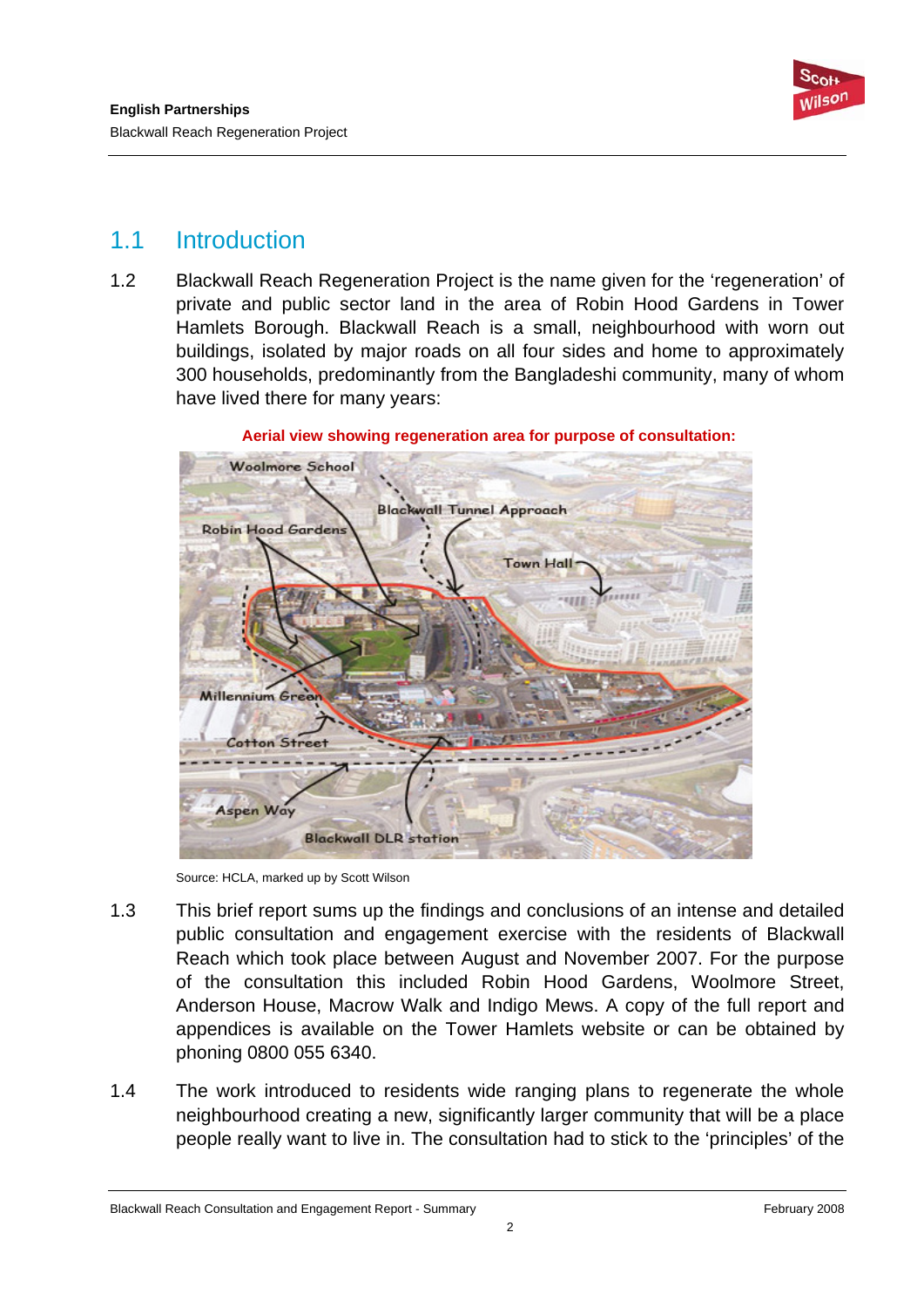

<span id="page-5-0"></span>regeneration approach, as detailed in an initial plan presented to the Tower Hamlets Council Cabinet in August 2007, about the options available to the Council for it to meet its responsibilities under Central Government's Decent Homes legislation to address the problems with the current Robin Hood Garden estate buildings. This formed the backbone of the consultation and contained 2 important options – whether to knock down Robin Hood Gardens and replace with new homes or whether to refurbish the two main blocks (where the majority of residents live).

1.5 A great deal was discovered during the consultation about the hopes, fears, ideas and lives of this stable and relatively content community in Tower Hamlets. A wide variety of consultation approaches were used in order to engage local people and groups and to stimulate a genuine debate. The engagement succeeded in reaching the vast majority of people living in the area though home visits, workshops, a busy all day Community Gathering and through newsletters, the press and the local primary school. A dedicated website and helpline has also been running since August 2007. Although this first stage consultation has now finished, regular meetings are now being between those in charge of the regeneration and local tenants, leaseholders and freeholders through a new 'Local Voices Group' which was set up at the Community Gathering.

# 1.6 Top Findings

- 1.7 Residents thought there were real plus points to living in Blackwall Reach including community facilities, shops and market, a thriving mutually supportive community, open space, school and its location. However residents also expressed significant 'negatives'. At the top this list was overcrowding, problems with building maintenance, estate management and the old and poor condition of the buildings together with, pollution traffic noise and volume and community safety.
- 1.8 Some problems mirrored more general fears for Londoners such as drugs or alcohol related problems and not enough for young people to do.
- 1.9 In spite of the negatives 77% of residents said that they wanted to remain living in the neighbourhood following the regeneration. 39% would consider a move elsewhere in Tower Hamlets, whilst 18% would prefer to move out of Tower Hamlets.
- 1.10 Over three quarters wanted to see Robin Hood Gardens knocked down and replaced with new homes (Option 2). However this number needs to be looked at

Blackwall Reach Consultation and Engagement Report - Summary February 7008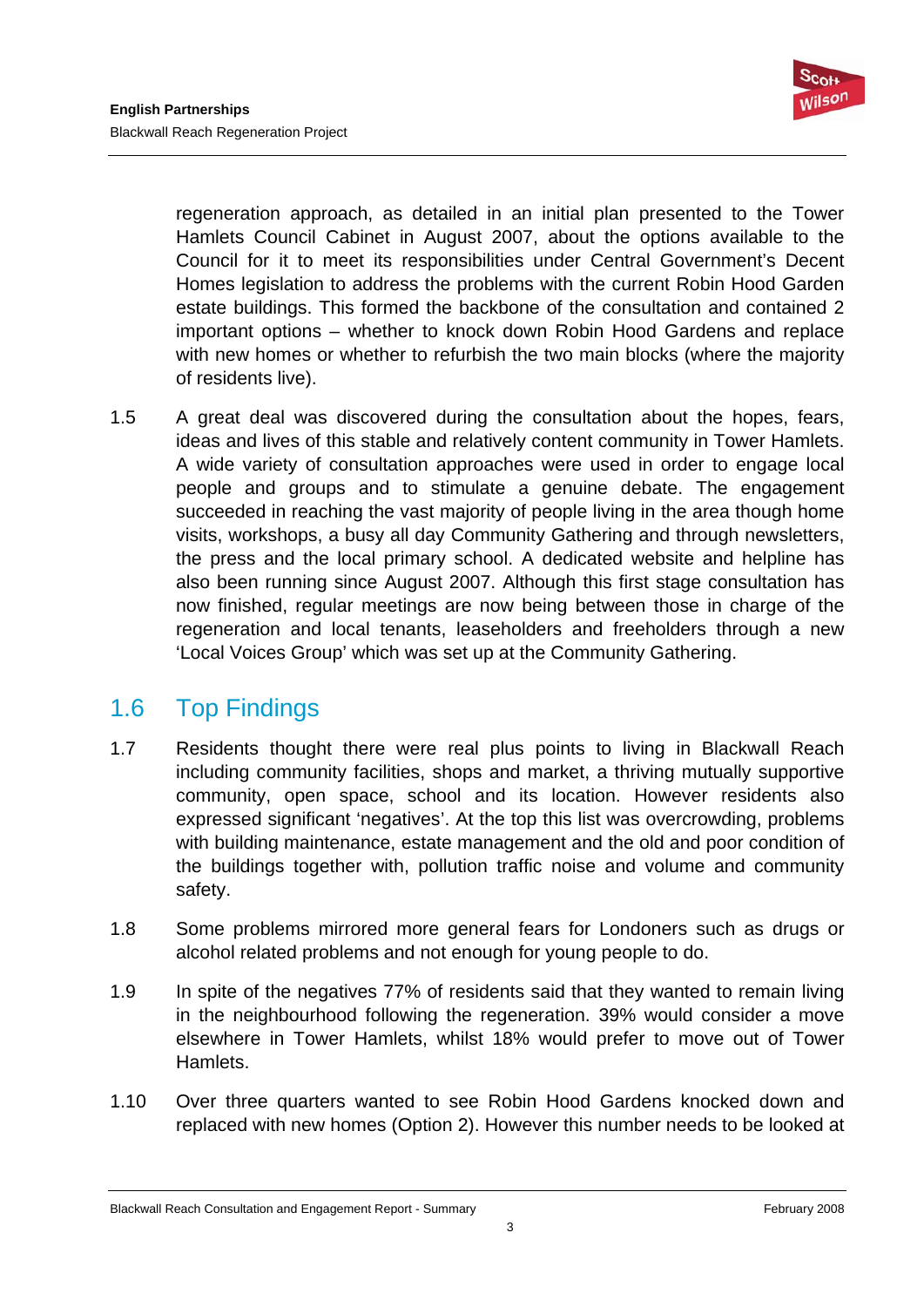

in light of the number of residents who wanted to keep their secure council tenancy. In response to a key question on the housing tenure options tenants would consider (e.g. Housing Association, Council, Shared Ownership, Private Rental, Purchase Own Home), 95% of existing council tenants identified Tower Hamlets council rented home as a housing choice option, as against 36% who would consider a housing association rented home and 46% who would consider purchasing their own home.

- 1.11 Taken together it can be concluded that the vast majority of existing tenants want *both* redevelopment *and* council housing, with a a smaller percentage of those who wish to remain in the neighbourhood prepared to keep their options open with regard to a housing association or other forms of tenure.
- 1.12 The consultation has, perhaps inevitably, raised the anxiety levels of the local community. The management of this particularly in the context of a re-housing policy that may not be able to give the same re-housing priority to 'hidden' households or which can only deliver new homes through an RSL partner will be important. It is considered that the current support for the regeneration is quite fragile and very much linked to the kind of guarantees tenants will receive with regard to their right to remain, their re-housing offer and the difficult question of whether there is a genuine choice for those who wish to remain, but who do not currently wish to consider a housing association as landlord.
- 1.13 Leaseholders and freeholders also face significant decisions and upheaval linked to the regeneration. We found a small but active group of leaseholders in the neighbourhood who were keen to have their own meetings with those in charge. Although leaseholders shared many similar concerns as tenants and were keen to see plans that work for the whole community, they also had specific concerns about compensation, their right to return and how this will work if new properties are more expensive than their current ones. Other concerns included the long timescale for the regeneration and the inconvenience and disruption during rebuilding. Finally there were specific concerns around how vulnerable (particularly older) leaseholders' concerns will be dealt with.
- 1.14 Both tenants and leaseholders wanted to know a great deal more about what exactly will happen to them and more detail of what is planned.
- 1.15 This report finishes with a number of recommendations for the next stage of the regeneration which, if it goes ahead, is due to put a great deal more flesh on the regeneration plans.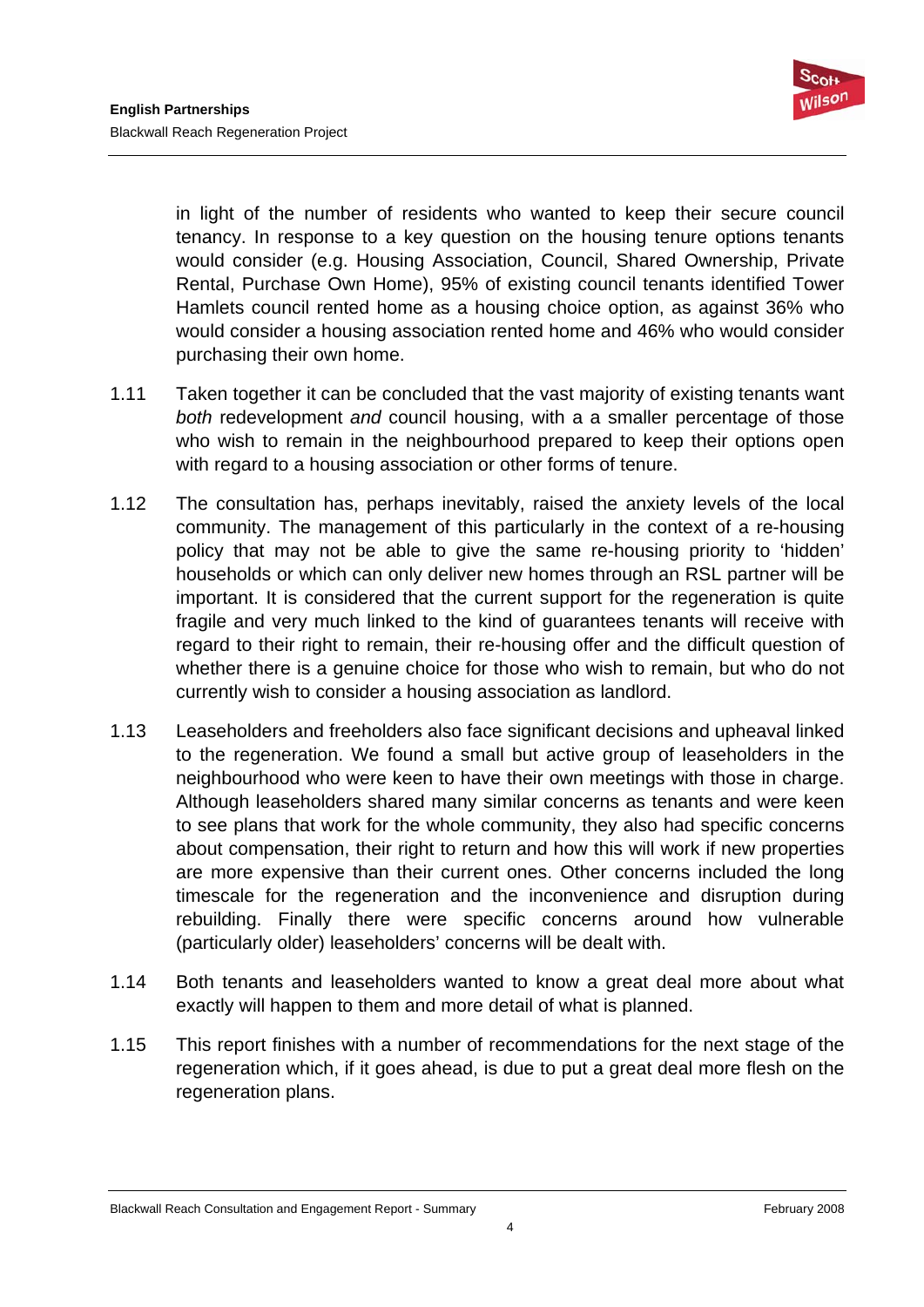

## <span id="page-7-0"></span>1.16 Recommendations for the next steps

- 1.17 The consultation team from Scott Wilson offers here a number of recommendations which reflect the strong themes to come out of our contact with local people.
- 1.18 The regeneration plans have prompted a large number of questions and doubts about the proposed re-housing strategy and the individual re-housing offers that both leaseholders and tenants will eventually receive. The strongest, single message to send to recognised secure tenants would be a guaranteed right for them to return to or remain in the neighbourhood in the future. Such a 'right to return' would acknowledge the strengths of the existing community, ensure longer term success and address the current cynicism. The project partners are recommended to review if such a policy is possible.
- 1.19 The second big concern that residents won't be able to return to a new home as council tenants is much more difficult to resolve. Government policy prevents councils building new homes on their own land. Only housing associations can build and manage new social housing homes. Throughout the consultation period the Government appeared to be at the point of reviewing this policy. However, this door has now been closed again.. It is recommended that through the Local Voices Group, the community representatives explore thoroughly the advantages and disadvantages of housing association tenancies and report back to the whole community at a future stage.
- 1.20 We recommend re-drawing the edge of the regeneration boundary so street improvements on both sides of Cotton Street and pedestrian passage between Bazely Street and Cotton Street are possible. This will also make it easier to put in traffic calming measures and safer pedestrian crossings. We also suggest redrawing the boundary so that Indigo Mews residents wishing to sell are clear that their properties are no longer directly affected.
- 1.21 In terms of what goes where, we recommend strengthening that future planning builds in the following principles:
	- A quiet 'corner' site for the replacement mosque.
	- Multi-purpose activity area (or access principle if shared with school).
	- GP/health surgery on-site or within walking distance of neighbourhood.
	- Replacement school sited so that current school can remain fully functional until new is built and open.
	- Maintenance of current bus routes and bus stop locations.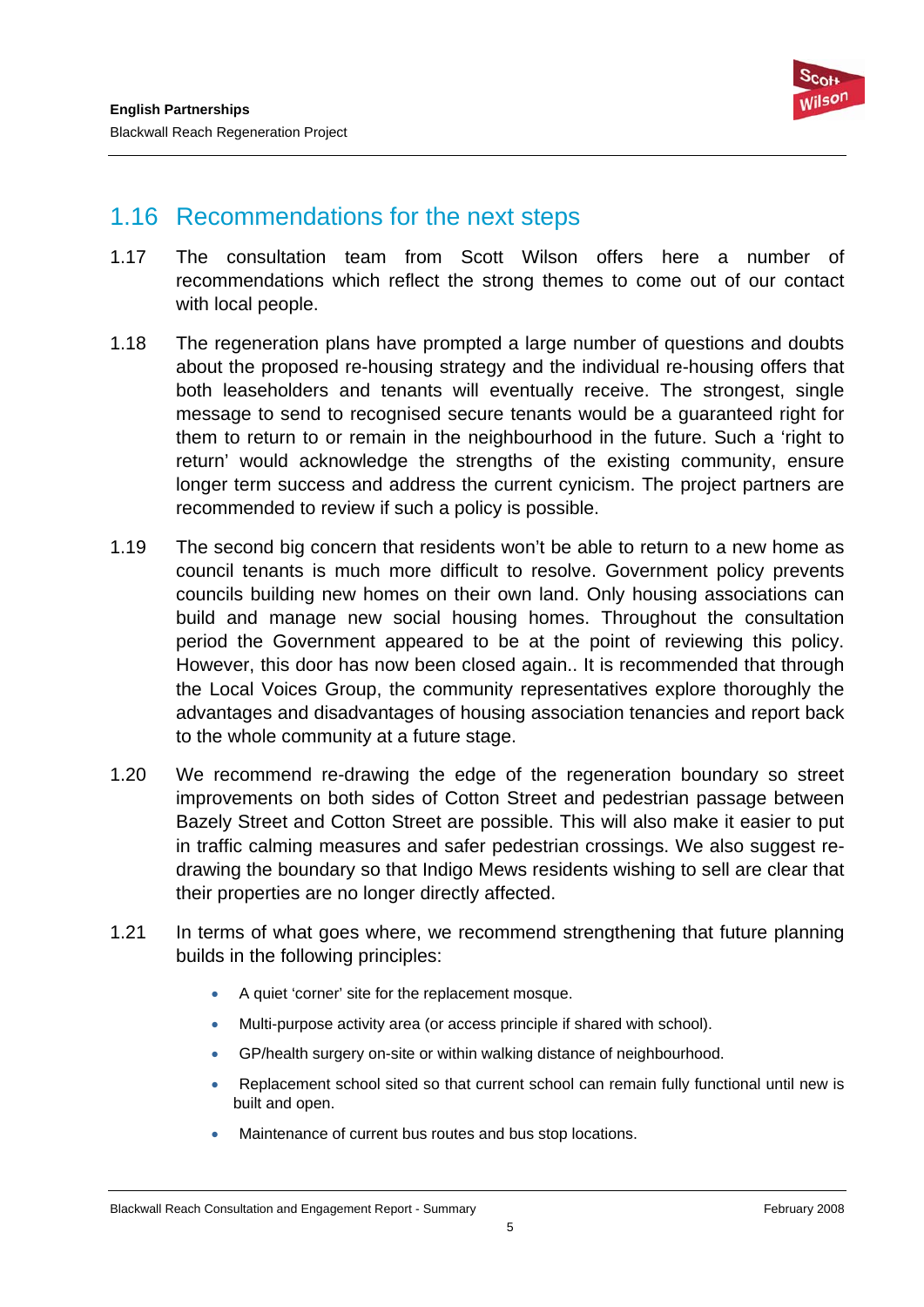

- To clarify the community benefits which would arise from constructing two residential towers at the South East corner of the neighbourhood near to the DLR
- Making sure the Community centre, mosque, health centre and school can all be kept going throughout regeneration.
- Making sure the existing condition of the Robin Hood Gardens blocks are not allowed to deteriorate any further.
- 1.22 In terms of the design of future new or improved homes we recommend the adopted design standards respond to tenants 'top 4' wishes:
	- Secure and managed entrance and communal areas
	- Size of bedrooms and living room
	- Separate toilet and bathroom
	- Private external space balcony or garden
- 1.23 Given the significant number of unemployed people in the area the plans need to consider how the physical regeneration can join up with other programs to address issues of social and economic deprivation including training and employment opportunities and the need for a new larger community to be a cohesive and well run one.
- 1.24 The way in which the community and those in charge work together in future on the detail of this regeneration is particularly important. A new 'Local Voices Group', made up of local residents and community groups has been bought together for this purpose. This needs to be a group that truly represents local interests and we would recommend that Tower Hamlets Council and English Partnerships provide an appropriate level of support and resources to help the group do its job well.
- 1.25 It is recommended that Leaseholders are properly represented on the Local Voices Group and form a key working group of the main group with separate meetings with those in charge when necessary. We also suggest that the Blackwall Reach website has a regularly updated dedicated page for leaseholder and freeholder interests.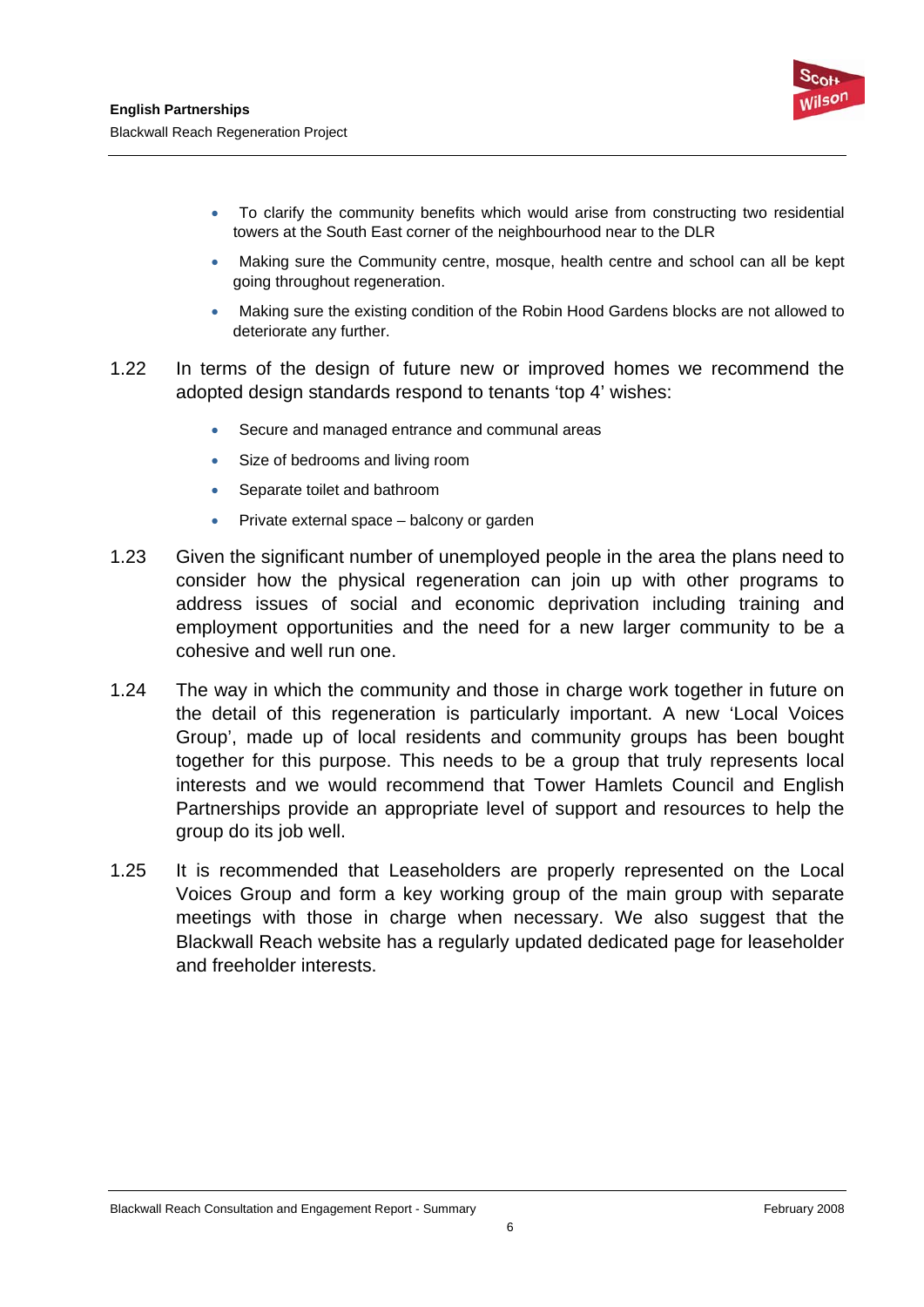

English Partnerships

# **Blackwall Reach Regeneration Project**  Statement of Community Participation

### **Report**

February 2008



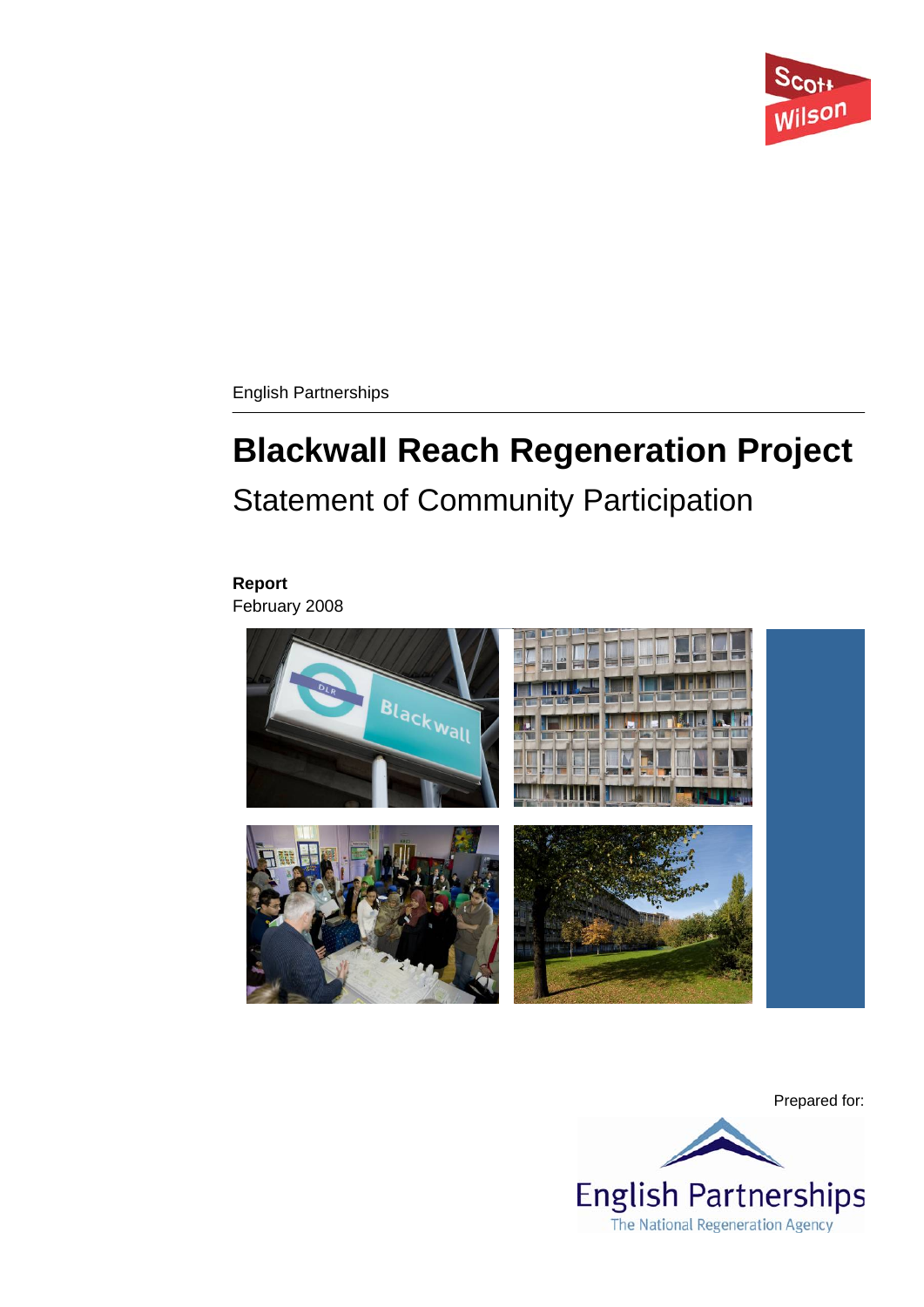<span id="page-10-0"></span>**Blackwall Reach Regeneration Project** 

# **Table of contents**

| 1              |  |
|----------------|--|
| 1.1            |  |
| 1.3            |  |
| 1.10           |  |
| 1.12           |  |
| 1.17           |  |
|                |  |
|                |  |
|                |  |
|                |  |
| $\overline{2}$ |  |
| 2.1            |  |
| 2.5            |  |
|                |  |
|                |  |
|                |  |
|                |  |
|                |  |
|                |  |
|                |  |
|                |  |
|                |  |
|                |  |
|                |  |
| 2.51           |  |
|                |  |
|                |  |
|                |  |
| 3              |  |
| 3.2            |  |
| 3.8            |  |
| 3.10           |  |
|                |  |

 $\mathbf{1}$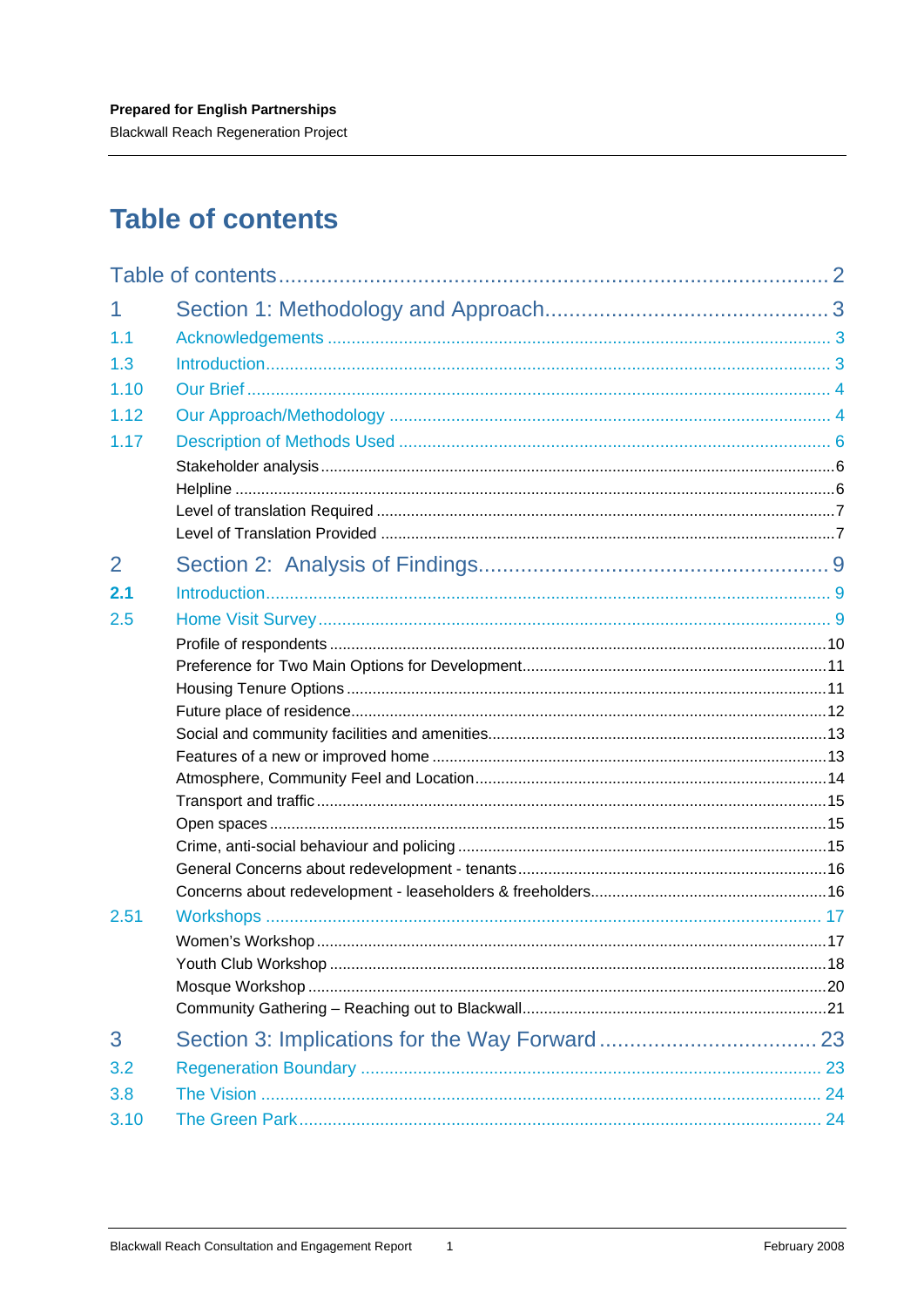**Blackwall Reach Regeneration Project** 

| 3.12 |    |
|------|----|
| 3.14 |    |
| 3.18 | 26 |
| 3.21 |    |
| 3.23 |    |
| 3.26 | 27 |
| 3.29 |    |
| 3.32 |    |
| 3.36 |    |
| 3.48 |    |
|      |    |
|      |    |
|      |    |
|      |    |
|      |    |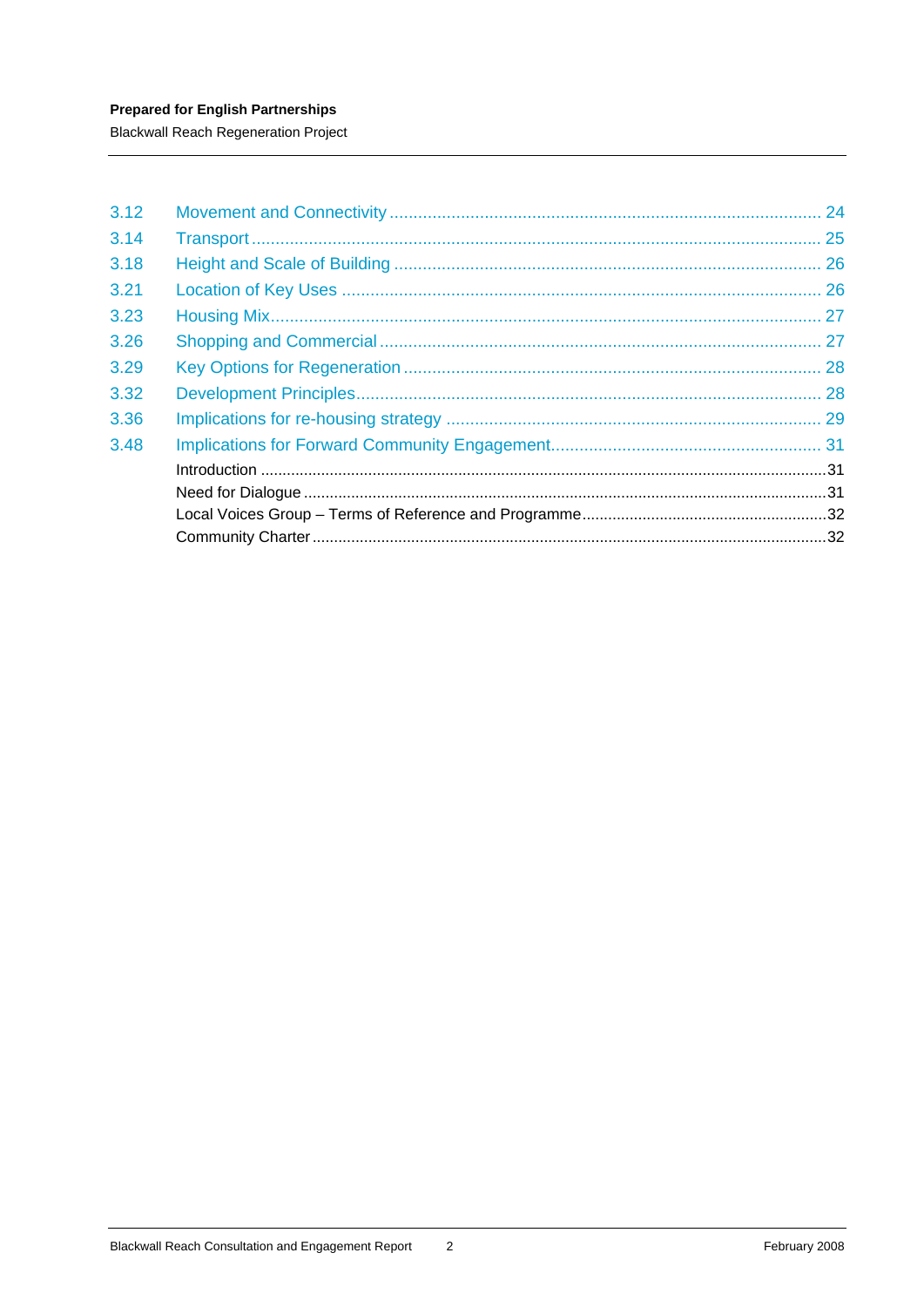# <span id="page-12-0"></span>**1 Section 1: Methodology and Approach**

## 1.1 Acknowledgements

1.2 The Engagement Team would like to recognise the contribution and to thank all those residents and local community interests who found time to contribute to the consultation, together with the local fieldwork team and translators, SPLASH Arts, the Tower Hamlets Participation Unit and the Partners and their advisors for their enthusiastic contribution to the Community Gathering. We would also like to thank Woolmore Primary School for their making available their lovely warm building for key meetings.

## 1.3 Introduction

- 1.4 This report details the approach and findings of an intense and detailed public consultation and engagement exercise with the residents of Blackwall Reach between August and November 2007. The report will eventually become, together with later consultation findings, the Statement of Participation submitted as part any future outline planning application.
- 1.5 Blackwall Reach Regeneration Project is an English Partnerships initiated proposal for the physical regeneration of 8.83 hectares of existing private and public sector land in Tower Hamlets Borough. For the purpose of the consultation this included Robin Hood Gardens, Woolmore Street, Anderson House, Mackrow Walk and Indigo Mews. This small neighbourhood, isolated by major roads on all four sides is home to approximately 300 households, predominantly from the Bangladeshi community, many of whom have lived here for many years.
- 1.6 The work introduced to local residents wide ranging proposals to regenerate the whole neighbourhood led by English Partnerships and Tower Hamlets Council over the forthcoming 10 years. A draft development framework presented to Cabinet in early August formed the focus of the consultation and contained 2 key options – whether to knock down Robin Hood Gardens and replace with new homes or whether to refurbish the two main blocks. Both options had pros and cons and significant implications for resident re-housing choices.
- 1.7 A wide variety of consultation and engagement techniques were used in order to engage as many local people as possible and stimulate a genuine debate locally. These included a helpline, website, door to door visits, a household survey, a key community event, exhibition and workshops. The different consultation and engagement activities and events and materials were designed to reach both individuals and the community as a whole, to be a mixture of information giving and dialogue, persuasion and active listening, reassurance and hard facts. In addition there was a formal survey and in-depth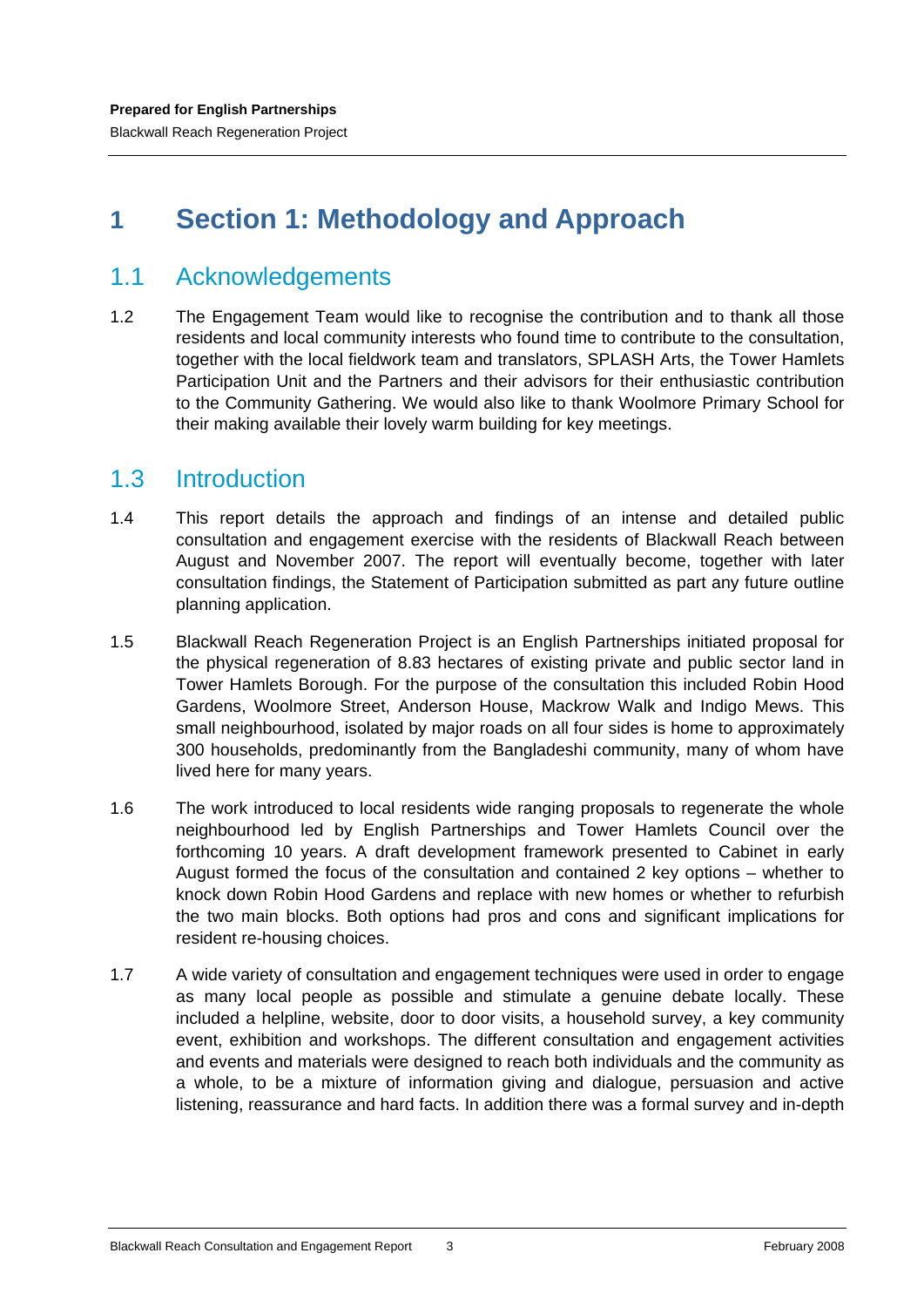<span id="page-13-0"></span>workshops and a crucial balance between face to face explanation and media communications, some of which were translated.

- 1.8 The consultation findings and process to date need to be taken in context. Neither the findings nor consultation itself are the end of the story. This exercise was very much a first phase consultation, designed to raise awareness, assess preferences on the main options and establish the concerns and expectations of the community for later, more detailed work. Should the scheme proceed, there will be a number of important further opportunities for the community to be consulted – not least at the Outline Planning Phase (Autumn 2008) and detailed planning phases thereafter. In addition a formal 'Local Voices Group' is being developed as a practical working group between the community and the lead Partners (see section 3.48 for more details).
- 1.9 As well as informing the way forward, the consultation has also contributed to the Partners' understanding of the socio-economic characteristics of the community and also challenged both the community and the Partners on how they might best work together on the housing strategy and design detail longer term.

# 1.10 Our Brief

- 1.11 The brief developed by English Partnerships required a multi faceted consultation and engagement aimed at local residents, community groups, the local school, mosque and traders requiring:
	- A stakeholder audit.
	- Delivery of a communications programme, using a variety of methods, to communicate what is being proposed and why, the likely timescales and how local people can get involved.
	- Keeping local stakeholders and residents informed throughout the duration of the project.
	- Development of an ongoing process of developing collaborative relationships with local stakeholders and the community, and of providing opportunities for their views to feed into and influence the evolving scheme.
	- Documenting the consultation exercise via a Statement of Participation.

# 1.12 Our Approach/Methodology

*"The Government is committed to developing strong, vibrant and sustainable communities and to promoting community cohesion in both urban and rural areas. This means meeting the diverse needs of all people in existing and future communities, promoting personal well-being, social cohesion and inclusion and creating equal opportunity for all citizens"* 

Department of Community and Local Government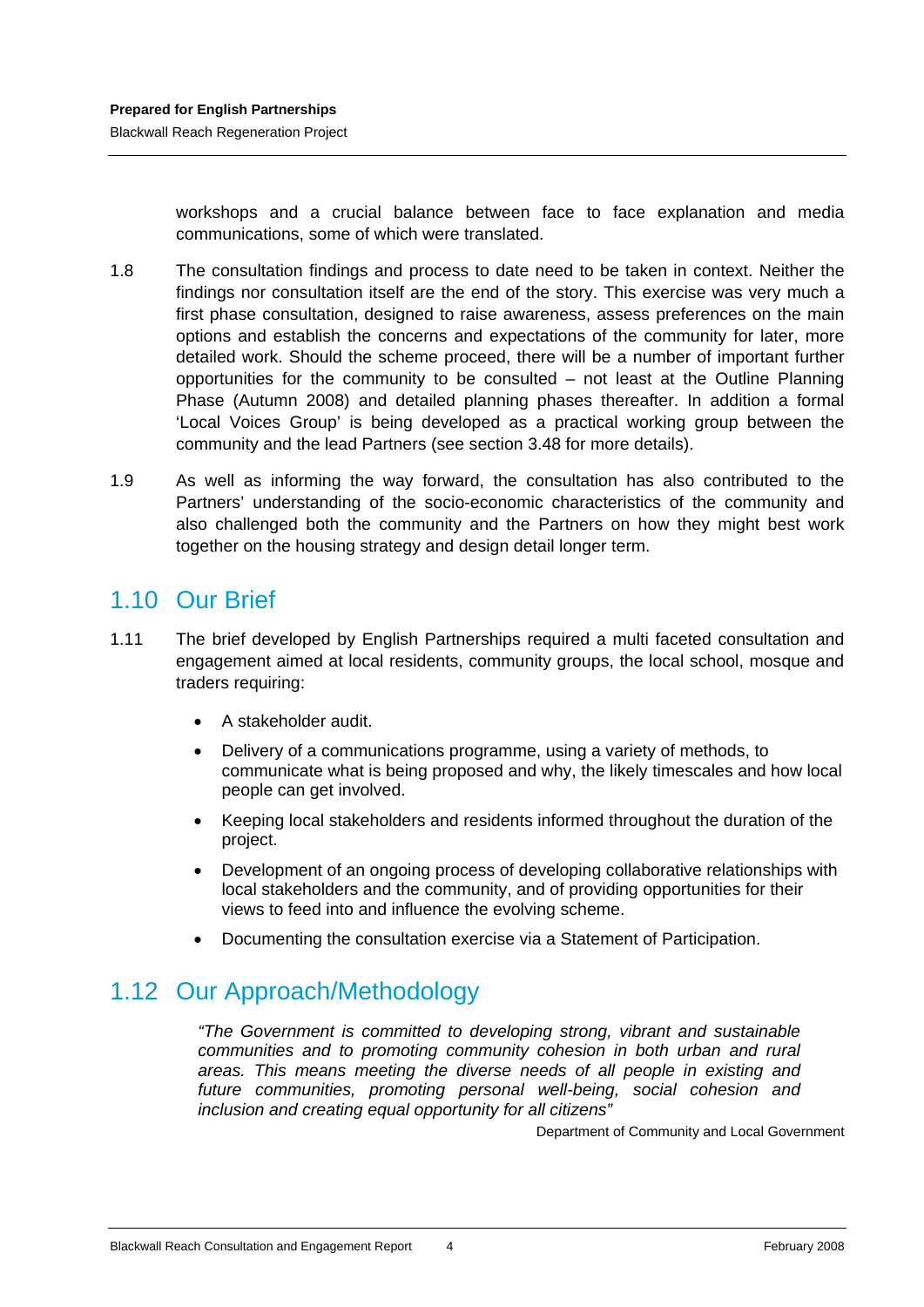1.13 Our approach to this project was informed by good practice, the policy and legislative background, Tower Hamlet Council's Statement of Community Involvement (SCI) and our own experience. The diagram below illustrates Scott Wilson's general approach to consultation and engagement within regeneration projects. Effective community engagement requires understanding of the community context, the timely provision of accessible information to enable a full range of stakeholders to engage effectively, and a strong process, which targets different stakeholders appropriately and provides good feedback to the client. Evaluations of engagement processes undertaken by Scott Wilson have shown that lack of feedback is a key weakness of some excellent processes. Another essential, which is sometimes under-emphasised is demonstrating to the community that their concerns have been properly addressed.

**Figure 1: Consultation and Engagement process diagram** 



1.14 Underpinning our stakeholder engagement are the RTPI / Consultation Institutes' best practice guidelines (2005), which embraces 7 principles in terms of measurable standards:

*Integrity (that the consultation has an honest intent)* 

*Visibility (of engagement processes to interested participants)* 

*Accessibility (ease at which participants can engage)*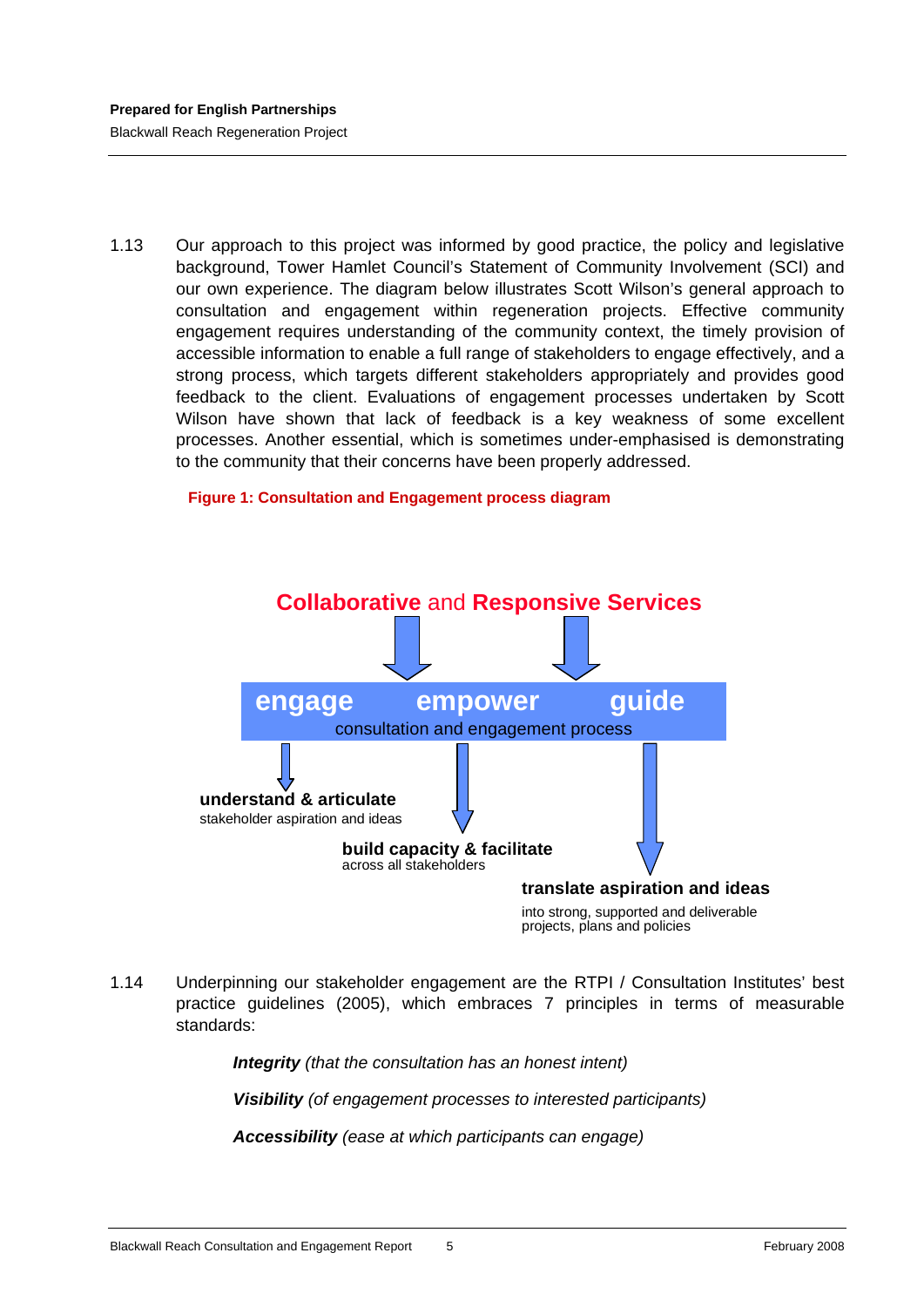<span id="page-15-0"></span>*Confidentiality and Transparency (presumption of transparency and following Freedom of Information Act)* 

*Full Disclosure (consultors and consultees being open with each other)* 

*Fair Interpretation (strict burden on consultors to analyse and interpret consultation output data objectively)* 

*Publication (of results in accessible form)* 

- 1.15 Scott Wilson's consultation and engagement proposals take the challenge of reaching out and engaging as many people as possible, extremely seriously. Engagement is about good communications together with an understanding of how communities, groups and vested interests work. How they can frustrate each other or work together for a greater good and a sustainable future. Every community is seen as unique and both strategy and practice is based on a thorough understanding of both a given community and what the client is trying to achieve.
- 1.16 In other words (and returning to our original quote from the DCLG (top)), we see consultation and engagement as more than just good planning practice, we see them as adding value to the wider challenge of nurturing active citizens and creating truly sustainable communities.

## 1.17 Description of Methods Used

1.18 Breaking the news of a major new regeneration proposal to a community is no easy task, particularly when it may result in the loss of homes and a change to the community fabric. Many of methods described briefly below therefore concentrated on one to one information and support to individual households and families, providing them with dedicated time to understand the regeneration principles and the implications of the key options.

#### **Stakeholder analysis**

1.19 It was important to build up a picture of the different interests and groups living in or serving the neighbourhood. These were built up over the first 2 months of the project and identified stakeholders according to their interests, characteristics and preferred method of communication. See Appendix 2 for a detailed breakdown.

#### **Helpline**

1.20  $\pm$  A bilingual freephone helpline was opened on 10<sup>th</sup> August 2007. It was advertised through the first consultation postcard, and advertised in all communication materials since then, including posters, leaflets, adverts and newsletters etc. It was also highlighted on the project website. 61 calls have been recorded until date of printing.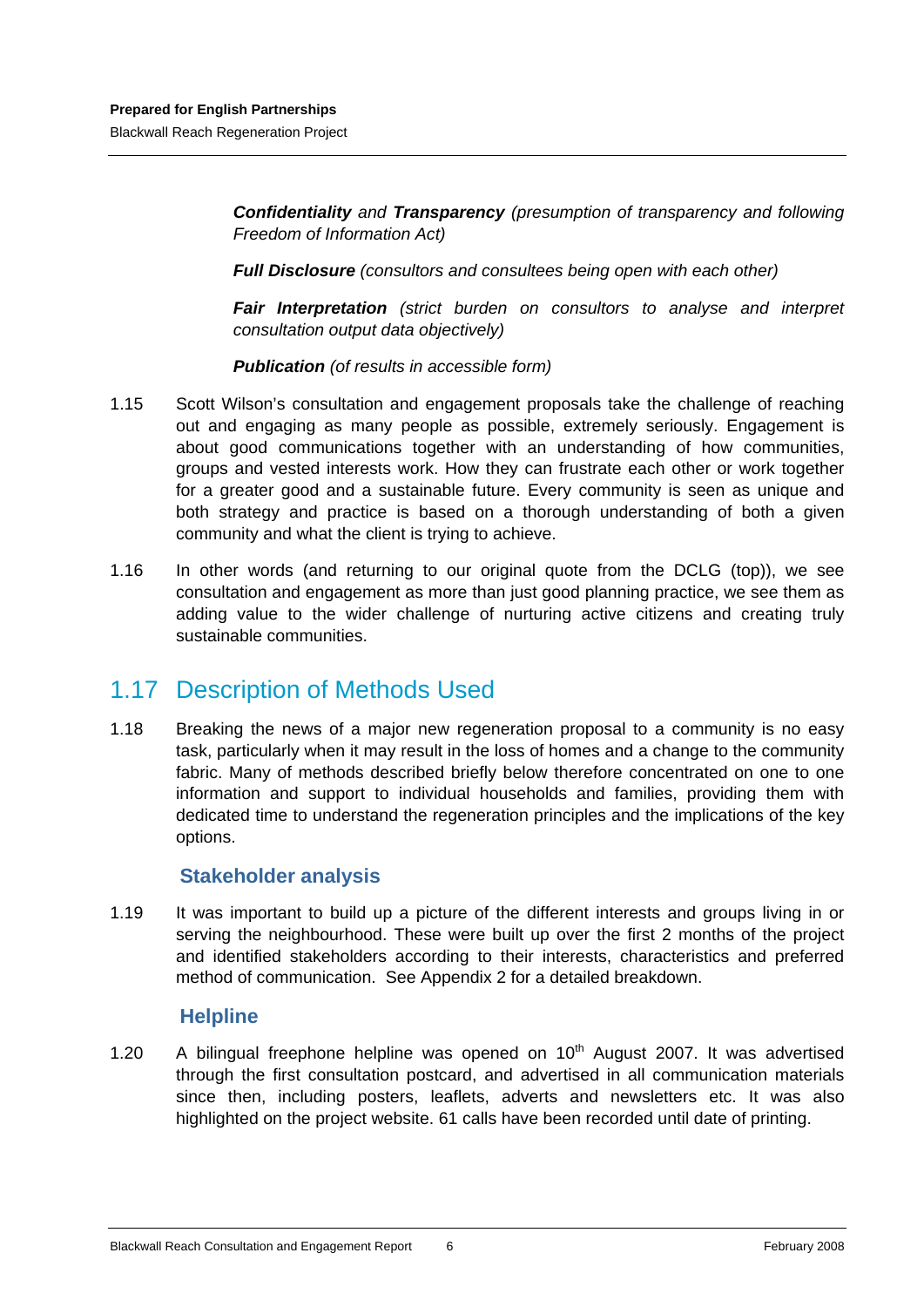- <span id="page-16-0"></span>1.21 The helpline was designed to encourage requests for home visits for the first stage of consultation, as well as to provide callers with key information about the project. Callers with lots of questions and definitive comments and concerns were reminded that the Blackwall Reach Regeneration Project was in early stages, and then encouraged to book a home visit for further discussion.
- 1.22 See Appendix 7 for a detailed description and analysis of helpline activity.

#### **Level of translation Required**

- 1.23 At least 50% of the target audience for the Blackwall Reach consultation programme did not have English as a first language. Translation was gauged to be required even in cases where some members of a family spoke English. In these cases, the emphasis was on cultural translation for complex concepts such as regeneration, decanting and urban design, rather than a direct translation of the words.
- 1.24 The challenge was to explain the concept of sustainable communities to an audience with low levels of interaction with the wider community, as well as urgent rehousing concerns, which could hinder engagement with the Blackwall Reach consultation process. The language barrier also made it easier for rumours about the regeneration proposals to abound among the Bangladeshi community. For example, they had limited access to factual information about the Blackwall Reach Regeneration Project.
- 1.25 Communication in languages other than English, with Bengali being the main alternative, was therefore recognised to be crucial to the consultation programme. However a significant minority of the population was not Bengali. The level of translation had to be suitably adjusted, so as not to alienate the English speaking population.

#### **Level of Translation Provided**

- 1.26 A Scott Wilson consultation specialist with background in architecture and urban design led on the translation element, being a native Bengali speaker. Two Bangladeshi students were recruited for fieldwork. Both had prior experience in regeneration projects; one had translation and interpretation experience with LBTH.
- 1.27 Interpretation in other languages was provided on case to case basis; Somali and Portuguese were the only other languages requested. Translators were sourced from Scott Wilson staff as well as the translation wing of the London Borough of Newham (Language Shop), who then accompanied a fieldwork specialist from Scott Wilson on the home visit.
- 1.28 Full interpretation was provided in home visits. Residents' preferences for language of conducting the home visit were noted when visits were booked on the freephone helpline or through cold calling. Accordingly, a suitable fieldworker was appointed to carry out the home visit. Prompt cards used in home visits were translated into Bengali and issued to all Bengali-speaking fieldworkers.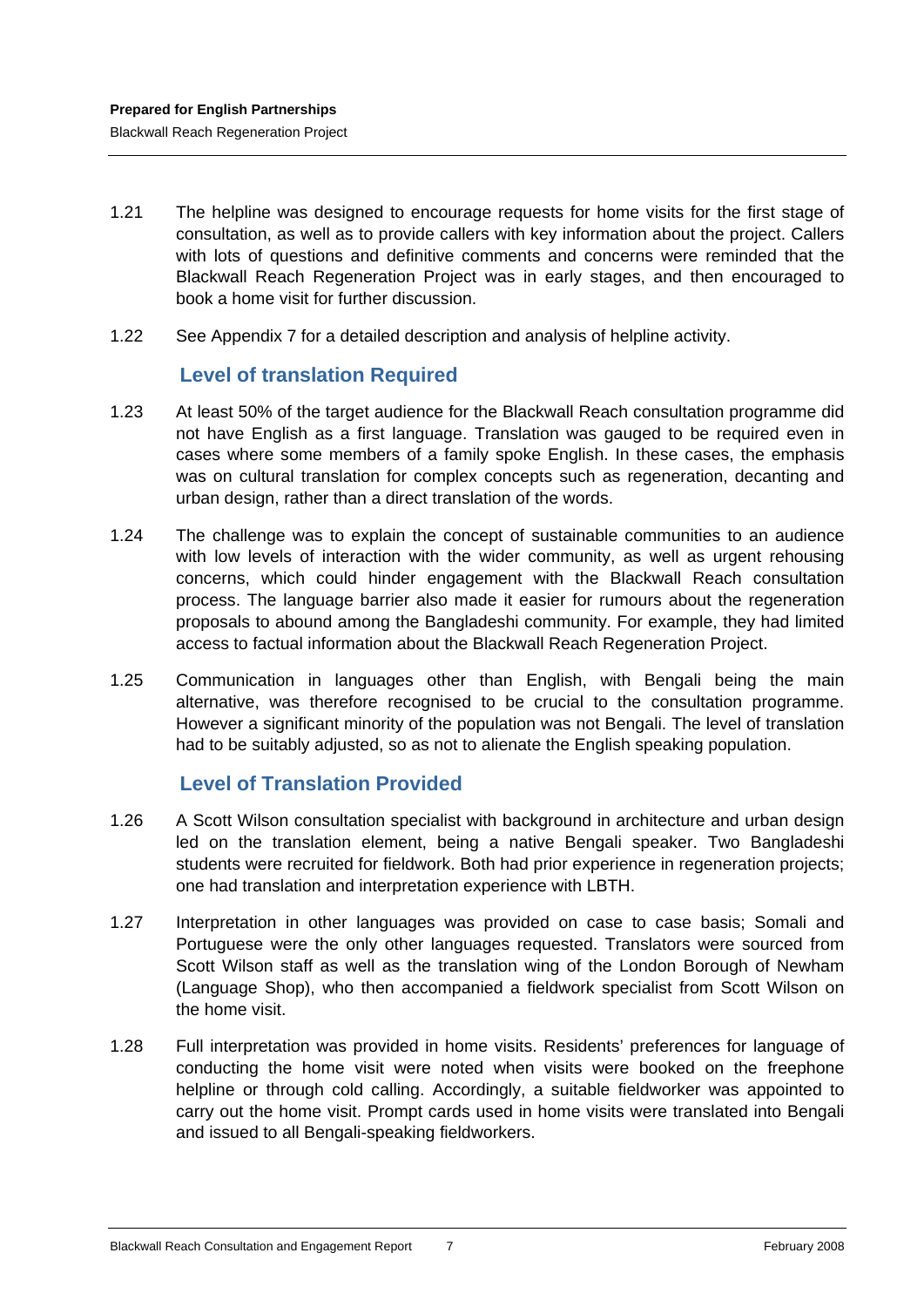- 1.29 Translations were provided of key communication materials, such as a community newsletter, consultation postcards and publicity posters.
- 1.30 The community gathering on 3rd November 2007 was staffed with three Bengalispeaking staff members from Scott Wilson, who had also carried out the home visits. Simultaneous interpretation was provided at key points of the community event, such as the straw poll. The rehousing workshop was facilitated by a bilingual member of staff, as large numbers of Bengali speakers were anticipated.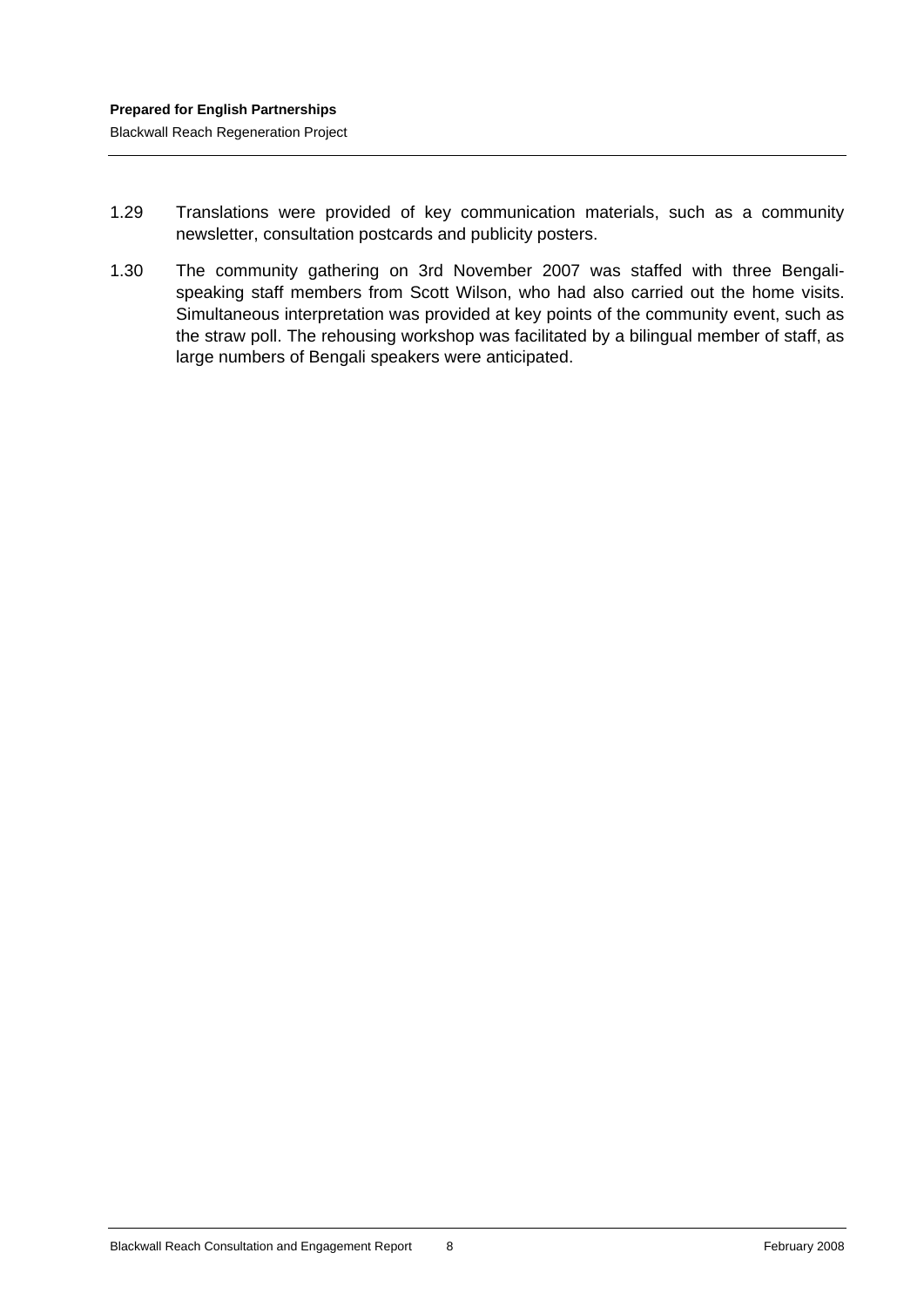# <span id="page-18-0"></span>**2 Section 2: Analysis of Findings**

## **2.1** Introduction

- 2.2 This section draws on the wide range of information, opinion and ideas absorbed from working on the ground with stakeholders over a four month consultation period (August to November 2007). During this period there were two parallel activities going on. Firstly, the formal explaining and recording reaction to the development framework proposals. Secondly, an up-front 'hearts and minds' engagement in which the consultation advisors sought to help local residents understand the Lead Partners' view that something needed to be done, that doing nothing was not an option and that there has never been a better time to rebuild the neighbourhood.
- 2.3 However, the Development Framework was not presented as a fait accompli. Indeed, as has been detailed in Section 1, the Development Framework was drafted in such a way as to show that there were real options, sub-options and that this regeneration wasn't just about bricks and mortar issues; that sustainable communities thinking considered all aspects of people's lives, their environment and their future. This starting point was an important baseline and very much influenced both the style and the content of the consultation activities.
- 2.4 The detailed findings of each engagement and consultation activity carried out are written up in full in section 4 (Appendices). Here we summarise and analyse those findings.

## 2.5 Home Visit Survey

- 2.6 A total of 110 Home Visits were conducted at residential dwellings located within the red line area of the Blackwall Reach Regeneration Project. The visits were conducted either in response to requests for a home visit by residents who called a project helpline or as a result of interviewers ('cold call') door-knocking at residences within the red-line.
- 2.7 The visits consisted of a scripted explanation of the development framework proposals so far and a prompted discussion of householder concerns, with a survey questionnaire being completed by the interviewer during the visit. The average visit was one hour duration. Whilst most visits were conducting during the day-time, evening visits were also conducted where requested.
- 2.8 This means of arranging home visits in response to requests is likely to mean that findings are skewed towards the views of residents who are more willing to engage in discussion regarding the redevelopment. A more random sampling method might have represented a more balanced sample of respondents. For further explanation of the methodology see section 1.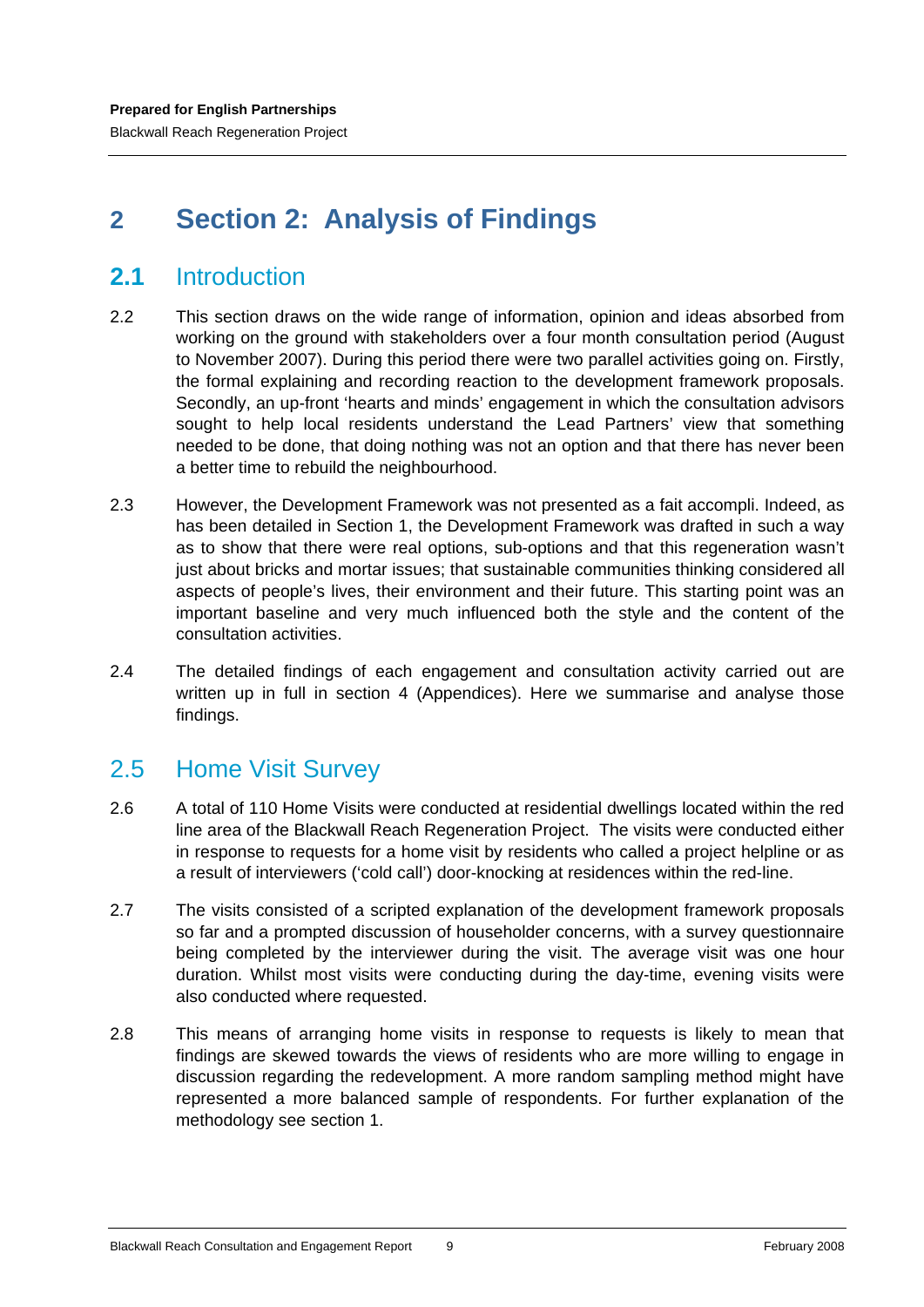#### **Profile of respondents**

- <span id="page-19-0"></span>2.9 The majority, nearly 70% of respondents have lived at their current address for more than ten years. The community thus appears to consist of a very stable core of longestablished households, with a relatively balanced mix of newer households. However, it is likely that the survey may over-represent longer established households and not truly represent the level of shorter stay households.
- 2.10 Over 70% of respondents identified themselves as Muslim and just over 10% of respondents identified themselves as Christian. This suggests that Muslims are somewhat over-represented and Christians under-represented, by comparison with Census figures on the local population profile<sup>[1](#page-19-1)</sup>.
- 2.11 Bangladeshis made up 60% of respondents in terms of ethnic identity, with the next largest groups being White people and Black people. Again, Bangladeshi households are somewhat over-represented amongst respondents, when considered against Census data on the local population profile.
- 2.12 56% of respondents were women and 43% were men. (the remaining 1% is not profiled, as in these cases, more than one person's answers were included in the survey responses). This gender imbalance probably reflects the fact that there is a high level of economic inactivity amongst women, who are therefore more likely to be at home in the daytime.
- 2.13 22% of respondents considered themselves or a member of their household to be disabled. Of those, a third is affected by a mental disability and just under two thirds are affected by a physical disability. This suggests quite a high level of self-defined disability amongst the population.

-

<span id="page-19-1"></span><sup>&</sup>lt;sup>1</sup> It is likely that the 2001 Census now significantly under-estimates the number of Bangladeshi Households living in the neighbourhood in 2007.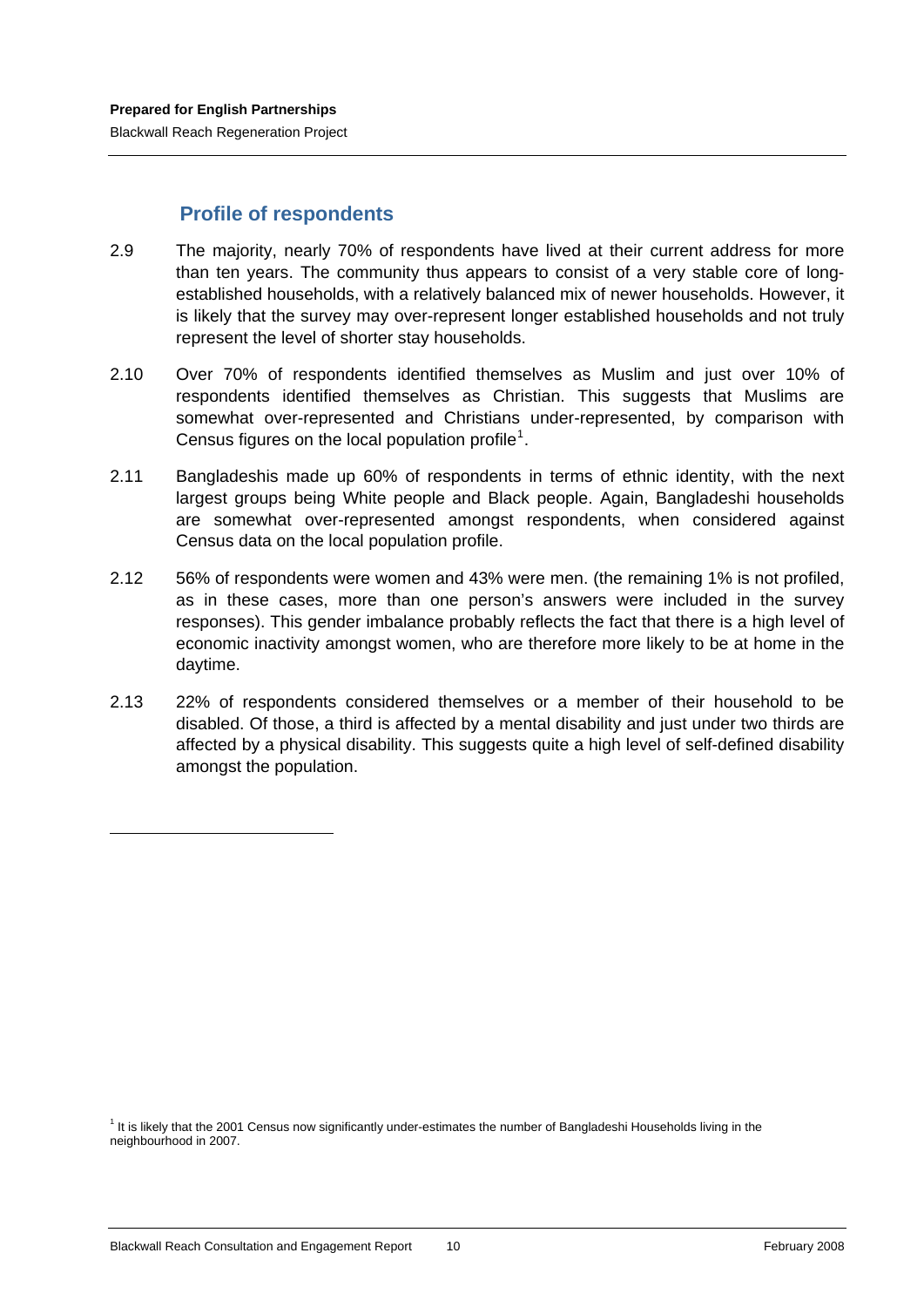<span id="page-20-0"></span>2.14 Over 50% of respondents stated that they or someone else in their household acted as a carer to a family member, friend, neighbour or others because they have long-term physical or mental ill-health or disability, or problems relating to old age. This means that carers' specific needs are likely to be of particular importance.

#### **Preference for Two Main Options for Development**

2.15 Of those who had already formed a preference between the two main options for redevelopment (85% of respondents), a clear majority (81%) preferred Option 2 of knocking down and replacing Robin Hood Gardens. Only 17% preferred Option 1 of keeping Robin Hood Gardens. Although this suggests there is no great attachment to the two main blocks, this percentage needs to be treated with some caution. Firstly, this preference wasn't explored beyond the straightforward question, 'If Yes, (i.e they had a preference), what is your Preference?' (Q22). In particular the Option 2 preference was not explored in terms of a further question which asked respondents which housing tenure options they would consider. This is analysed below.

## **Housing Tenure Options**

- 2.16 A number of housing options were explained to residents throughout the consultation period and their reactions sought. Under current Government Policy, local Councils are not allowed to build new homes on their land. Throughout the consultation period the Government appeared to be at the point of reviewing this policy. However, this door has now been closed again, leading to some confusion on the part of many tenants who very much hoped this was a genuine option.
- 2.17 In response to a key question on the housing tenure options they would consider (e.g. Housing Association, Council, Shared Ownership, Private Rental, Purchase Own Home), 95% of existing council tenants identified Tower Hamlets Council rented home as a housing option as part of the redevelopment, as against 36% who would consider a Housing Association rented home and 46% who would consider purchasing their own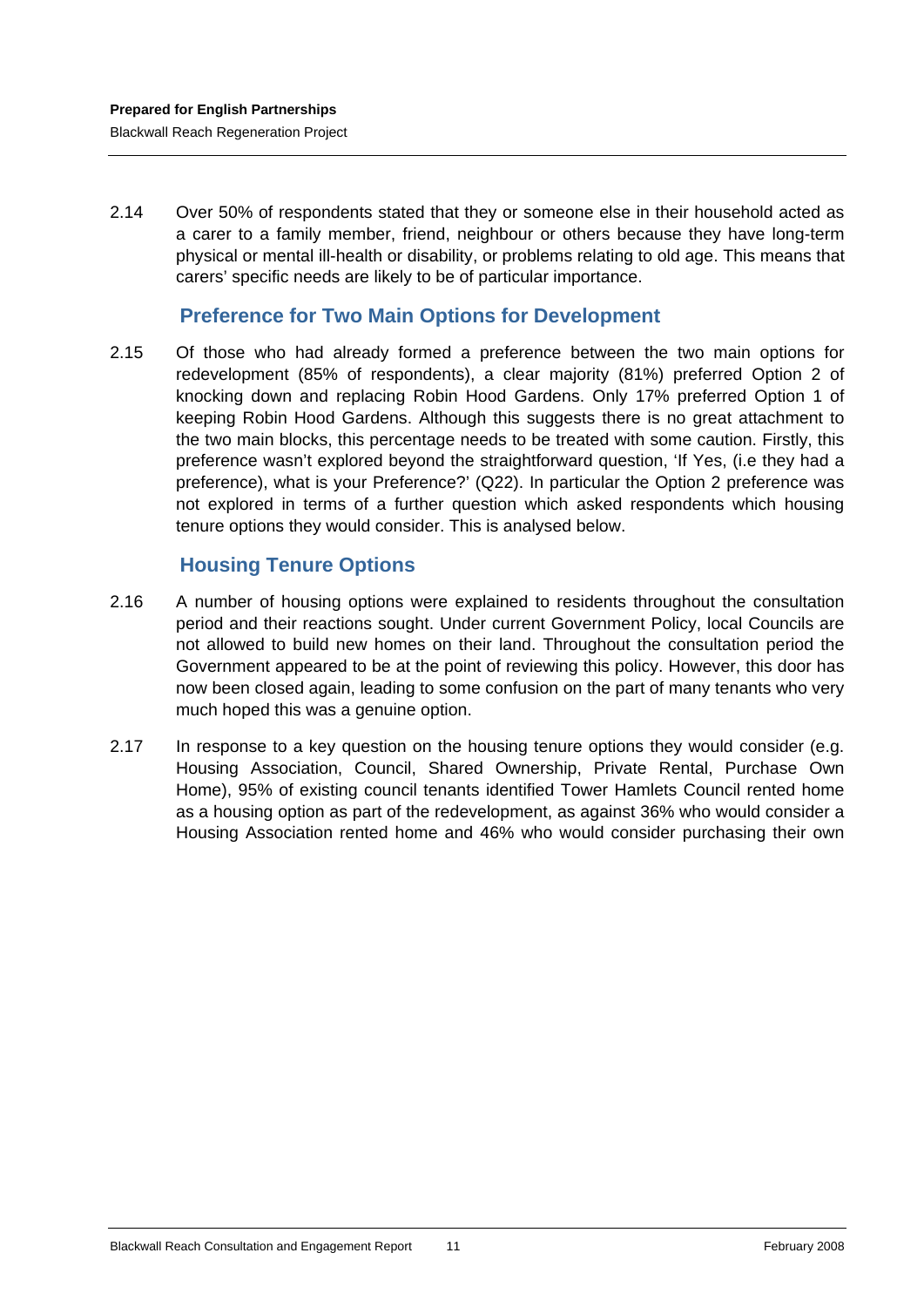<span id="page-21-0"></span>home<sup>2</sup>. In other words, although just over a third of tenants would consider a housing association home, a much higher proportion also mentioned their preference for a Council rented home.

- 2.18 Of those respondents, both existing leaseholders and council tenants, who stated that they would prefer to remain living in the neighbourhood, a smaller proportion, 27%, reported they would consider a Housing Association rented home.
- 2.19 Taken together it can be concluded that the vast majority of existing tenants want *both*  redevelopment *and* council housing, with a relatively small percentage of those who wish to remain in the neighbourhood prepared to keep their options open with regard to a housing association home.
- 2.20 Given current Government policy on new build affordable housing, consultation advisors recommend that the lead Partners and the Local Voices Group take an objective look at the services provided by Housing Associations and the advantages and disadvantages of housing association tenancies and report back to the whole community at a future stage.

#### **Future place of residence**

- 2.21 77% of respondents answered that they would wish to remain living in the neighbourhood following redevelopment of the area. 39% would consider a move elsewhere in Tower Hamlets, whilst 18% would prefer to move out of Tower Hamlets. Residents showed a strong commitment to remaining in the neighbourhood.
- 2.22 Of 55 respondents with children living in the household who attend Woolmore School, 87% indicated that their housing choices would be influenced by a preference for a child or children to continue at Woolmore Primary School.

1

 $22$  See Appendix 4 for further analysis.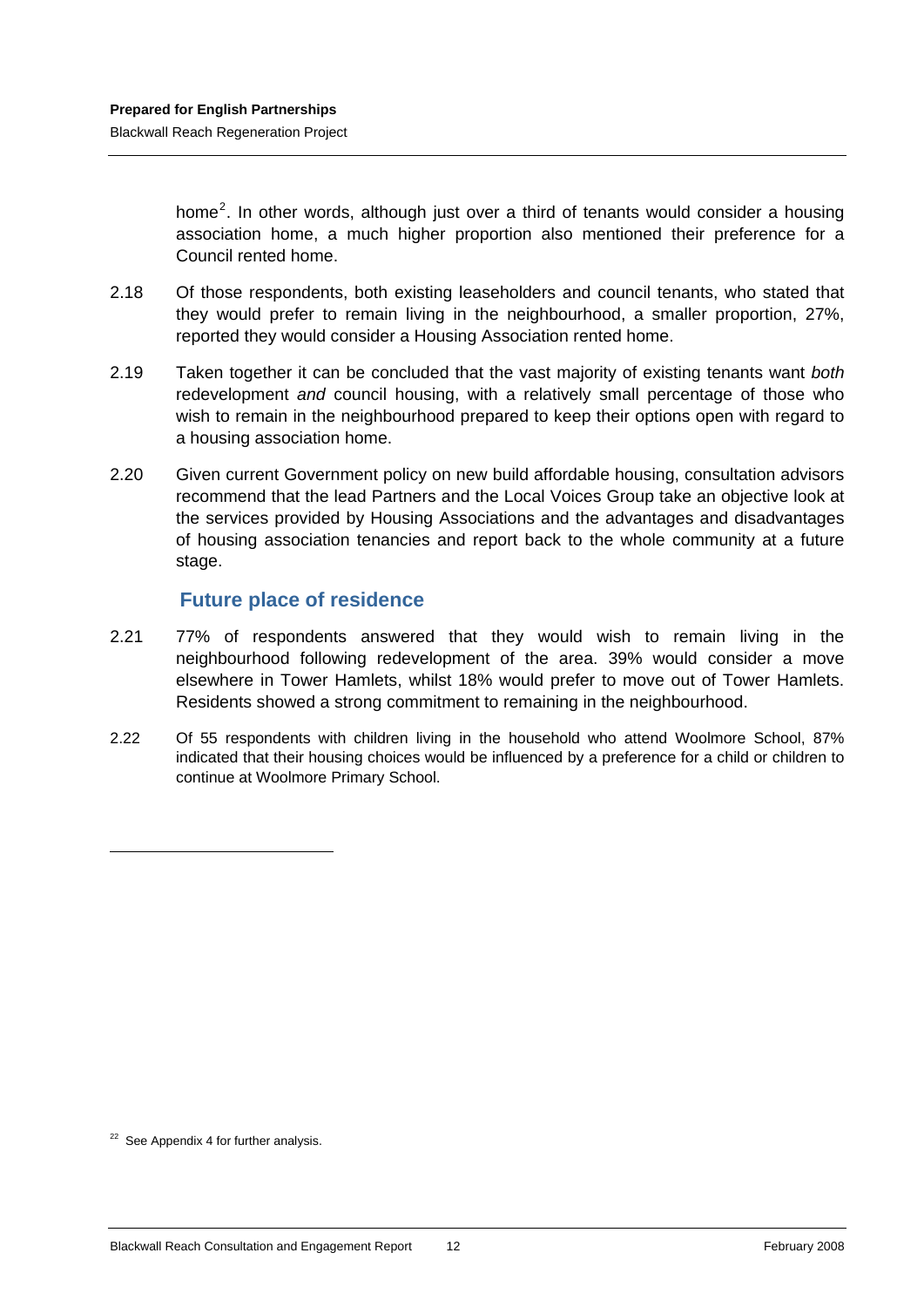- <span id="page-22-0"></span>2.23 49% of respondents considered their household to be overcrowded. Whilst this finding is based on subjective responses, it does provide an indication of high levels of overcrowding, as a result of 'hidden households' or where the size of the household relative to the size of the residence is such that it causes overcrowding.
- 2.24 2% of respondents considered their household to be under-occupied. This finding is based on subjective responses and is likely to be an under-estimate of existing levels of under-occupancy, particularly as many households have lived at their current address for over 10 years, long enough for families to have grown up and children moved out.

## **Social and community facilities and amenities**

- 2.25 The availability of a range of local facilities is highly valued by current residents. The most frequently identified facilities in response to an open-ended question were the schools and colleges, Woolmore School in particular; shops, supermarkets and markets in the vicinity, including Poplar High Street; doctors and a health centre; mosque; church; youth facilities; and Post Office.
- 2.26 In response to a multiple choice ranking question, the top three priority facilities and services emerge, in order, as:
	- Well-maintained building
	- Health facilities
	- Local place of worship
- 2.27 Other lower priority services include local affordable shops, play facilities, facilities for older people and leisure facilities. It is likely that the spread of views reflects the different identities of respondents, in terms of their age group or lifestyle.
- 2.28 Dissatisfaction with existing facilities identified in response to an open ended question were lack of a leisure centre; distance to a children's centre; access to a GP, poor quality health centre; inadequate shops; lack of youth facilities/provision.
- 2.29 Lack of provision for young people was identified as a serious problem by 42% of respondents and as some problem by 39% of respondents.
- 2.30 Lack of provision for older people was identified as a serious problem by 35% of respondents and as some problem by 33% of respondents.

#### **Features of a new or improved home**

2.31 The existing condition of the housing stock is a major issue of concern for respondents. Recurrent issues concerning building maintenance included water leaks within the building; poor maintenance and need for repairs; old and poor condition of the buildings; problems with the conditions of the lifts and stairwells; problems of drainage and sewage; and infestations by insects and rodents.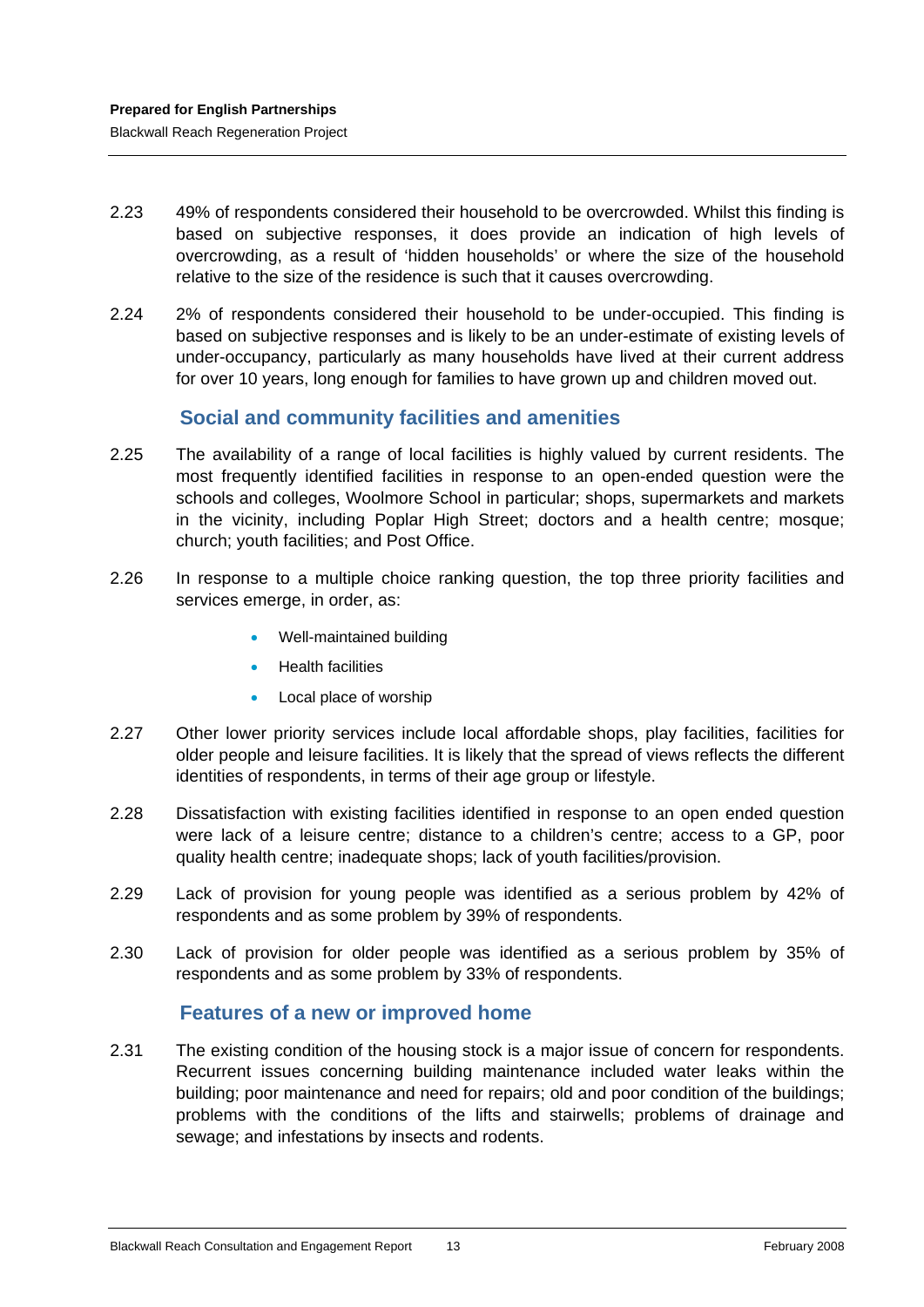- <span id="page-23-0"></span>2.32 The immediate external environment is also a major issue of concern. Recurrent complaints concerning the living environment were: dirty, depressing and unattractive buildings and surrounds; overcrowded accommodation; litter; and crime.
- 2.33 Aspects of current housing that are valued include council responsibility for housing management (even though respondents thought they were not particularly well managed) and that bills are included in rent. Other aspects included a liking for the layout of the accommodation, generous size of rooms, and good soundproofing.
- 2.34 Respondents' top priorities for a future new or refurbished home in response to a closed-end question, in order, were:
	- Secure and managed entrance and communal areas
	- Size of bedrooms
	- Size of living room
	- Separate toilet and bathroom
	- Private external space balcony or garden
- 2.35 Energy saving design was identified as a low priority, although as one respondent commented, this may be because people do not yet really understand it.
- 2.36 96 respondents identified other features that they particularly want to see in a new or refurbished home. These were quite diverse. However, some of the major themes, which add to the features identified via the multiple choice questions are:
	- Bigger or improved kitchen
	- Additional toilet or bathroom
	- Window in bathroom, ventilation in bathroom
	- Disabled friendly
	- Specific requirements regarding internal layout of accommodation

#### **Atmosphere, Community Feel and Location**

- 2.37 Recurrent positive comments on the atmosphere included the sense that the area is spacious; peaceful; safe; comfortable; 'relatively little trouble'; friends, family and/or relatives close by; neighbours. Comments relating to the community included 'thriving', 'healthy mix'; and 'belonging, having lived here a long time'. The location was valued as close to Canary Wharf, Docklands and convenient for other parts of London.
- 2.38 Recurrent complaints within this theme included: problems with drug users in the area; unhappiness with the existing community mix and relations between different ethnic and faith groups; anti-social behaviour; bullying of children; influence of gangs; poor safety and security; lack of adaptation for disabled people within their home. A few additionally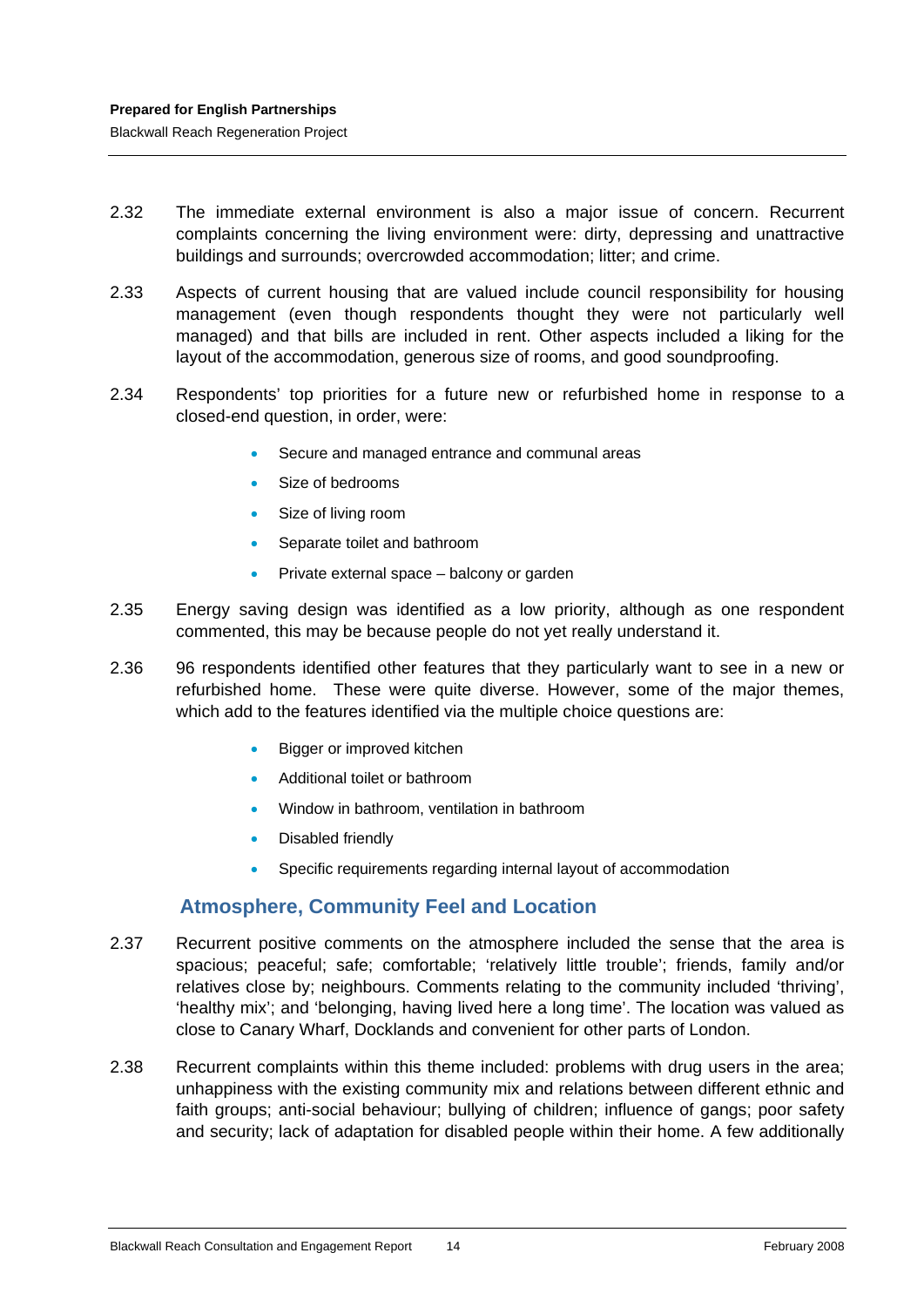<span id="page-24-0"></span>commented that the area feels cut off from wealth in the wider area and suffers from isolation.

#### **Transport and traffic**

- 2.39 Many respondents identified the buses, bus stop, DLR station and trains as important, with others commenting that the area was 'well connected' for transport.
- 2.40 However, there were also recurrent complaints aired about traffic-related issues, including:
	- Noise from the Blackwall tunnel including the loud speakers
	- Traffic congestion
	- Need for speed humps or better pedestrian crossings on Cotton Street
	- Bad air pollution
	- Poor parking for residents parking used by commuters
- 2.41 53% of respondents identified pollution as a serious problem.

#### **Open spaces**

2.42 The park, open spaces, school ground, playground and football pitches were identified as valued parts of Blackwall Reach, mainly referring to the open space area within Robin Hood Gardens.

#### **Crime, anti-social behaviour and policing**

- 2.43 Drugs or alcohol related problems are identified as the most important problem affecting respondents, with 63% identifying it as serious problem and 17% as some problem.
- 2.44 Local crime is identified as a relatively significant problem 38% identify it as a serious problem and 33% identified it as some problem.
- 2.45 The general issue of crime was recurrent as a complaint about the area, but with a range of different, but nevertheless serious examples of specific concerns identified. These covered: theft from cars; car-jacking; poor police response; drug-related crime; theft and vandalism.
- 2.46 Respondents identified the following as the top three measures they would welcome to make Blackwall Reach a safer and more tolerant neighbourhood:
	- Increased police patrolling and stronger information sharing between Police and other agencies
	- CCTV
	- **Better lighting**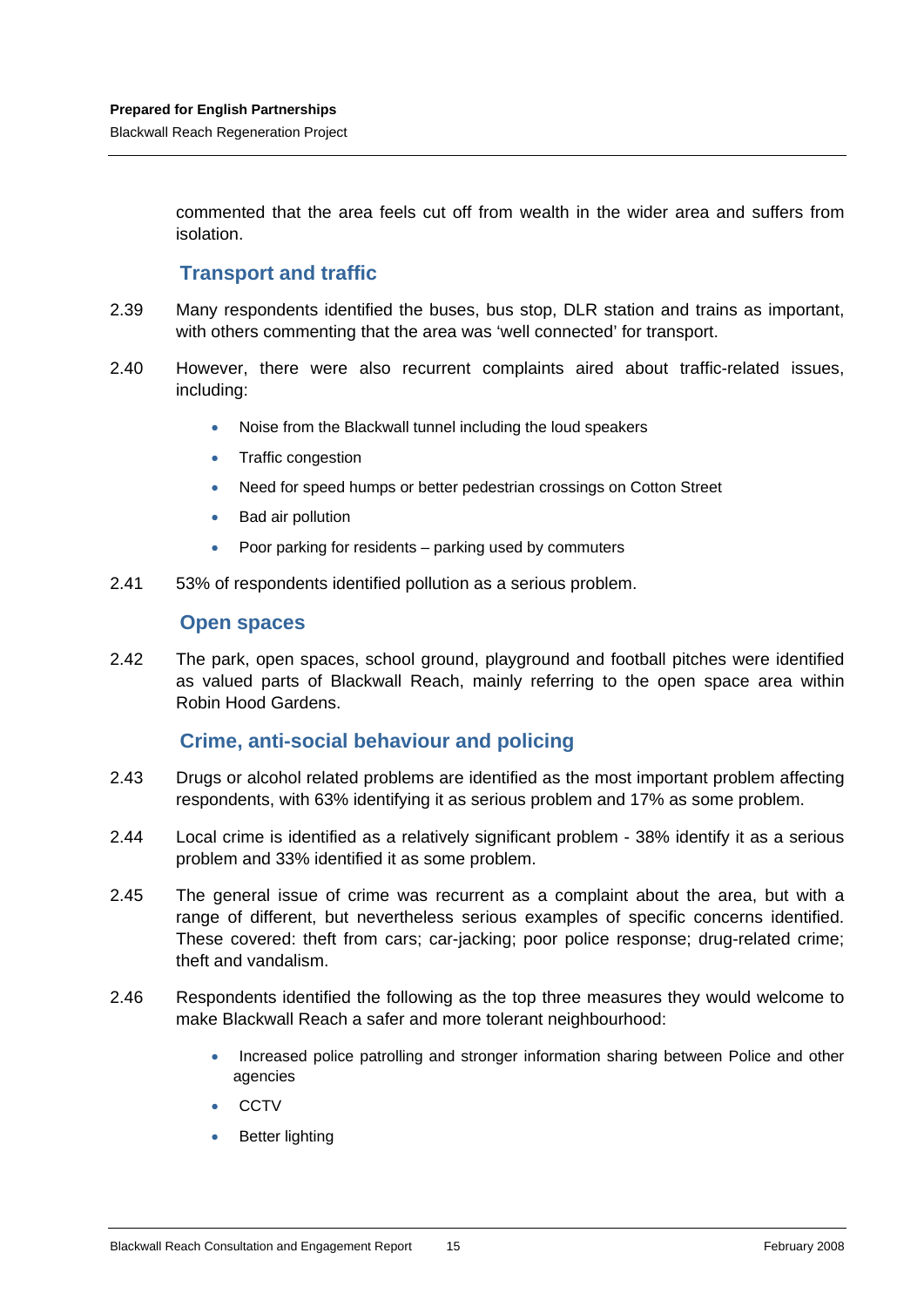#### **General Concerns about redevelopment - tenants**

- <span id="page-25-0"></span>2.47 There is a relatively high level of general non-specific anxiety about the uncertainty of future amongst tenants. The main specific areas of concern were regarding the rehousing process and the future make-up of the community post redevelopment.
- 2.48 Amongst tenants, concerns about the re-housing process focused on:
	- Knowing the timescale, duration, location and suitability of temporary housing
	- Costs associated with moving
	- Temporary inconvenience
	- Being forced to move out of the area permanently, with an associated concern that this is to make the area an exclusive area
	- Fear of being moved away from own community
	- Determination to remain living in area
	- Who decides where people will be moved to
	- Desire to remain a council tenant and retain the right to buy
	- Financial costs including increased rent and bills, and particular concerns due to personal circumstances making them more vulnerable to increased costs
	- Compensation for improvements to existing house
	- Effects on children's education
	- Quality of future new homes
- 2.49 Amongst tenants, concerns about the future community focused on:
	- What facilities will be provided in the future (whether in the regenerated area or in other area where rehoused)
	- Future racial or religious mix of the community, with preference for a mixed community without a single dominant group
	- Scale of buildings, with preference for low scale

#### **Concerns about redevelopment - leaseholders & freeholders**

- 2.50 Fewer comments were given by leaseholders concerning the redevelopment. Those given are summarised below:
	- Knowing the timescale for the regeneration
	- Financial compensation and valuation of property
	- Don't want to move from the area or even move house
	- Increased financial costs, including increased mortgage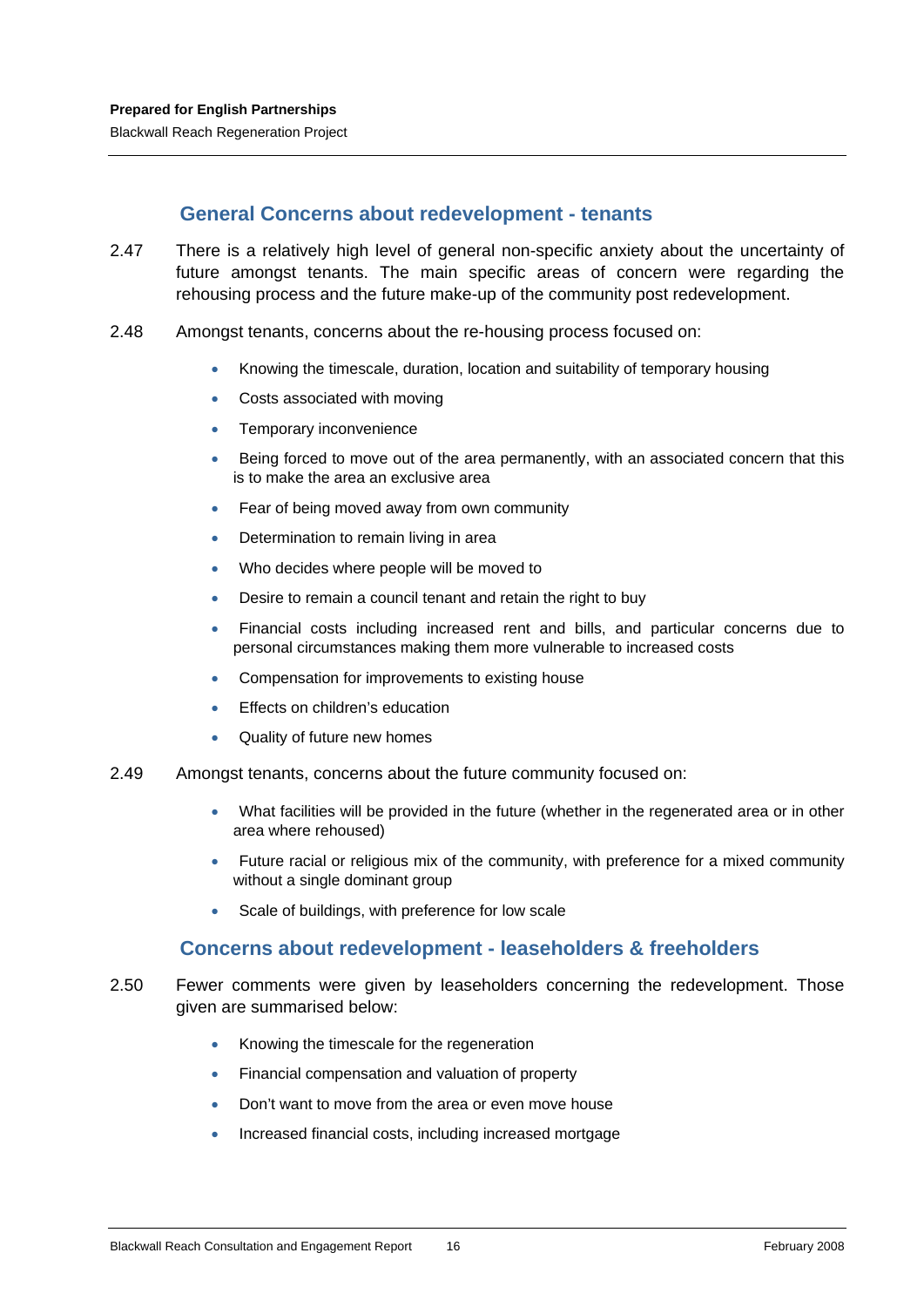- <span id="page-26-0"></span>• How vulnerable leaseholders' concerns will be dealt with
- Size of future new home and whether new homes accessible to them after redevelopment will have comparable space standards
- Inconvenience and disruption during rebuilding

## 2.51 Workshops

2.52 Three workshops were held with key stakeholder groups, namely young men, women and the mosque committee. The workshops were designed to empower and build relationships, to explore issues at a depth not possible in the home visits and to identify priorities. Full accounts can be found in Appendix 5. We summarise below the main issues that emerged.

#### **Women's Workshop**

- 2.53 27 women attended the workshop; all were local residents and almost all from Robin Hood Gardens. All attendees were Bengali except one. The workshop used a mixture of approaches to draw out detailed information including filling out daily timelines, resource mapping, identifying aspirations for the regeneration by theme, and collectively deciding on a 'crunch' question to ask the Partners at the forthcoming community event.
- 2.54 The women were encouraged to arrive at a list of key priorities that the development Partners could take forward. The following list was agreed:
	- Safer neighbourhood
	- Modern and spacious layouts of homes
	- Leisure centre
	- Bills to remain the same
	- Hidden households their right to be housed
	- **Better health services**
	- Mixed community
	- Bigger mosque
	- Live-in security personnel
	- More storage room
	- Noise proof walls and floor
- 2.55 The discussions generated in the women's workshop indicated a number of important characteristics of this group which possibly extends to the Bengali community as a whole.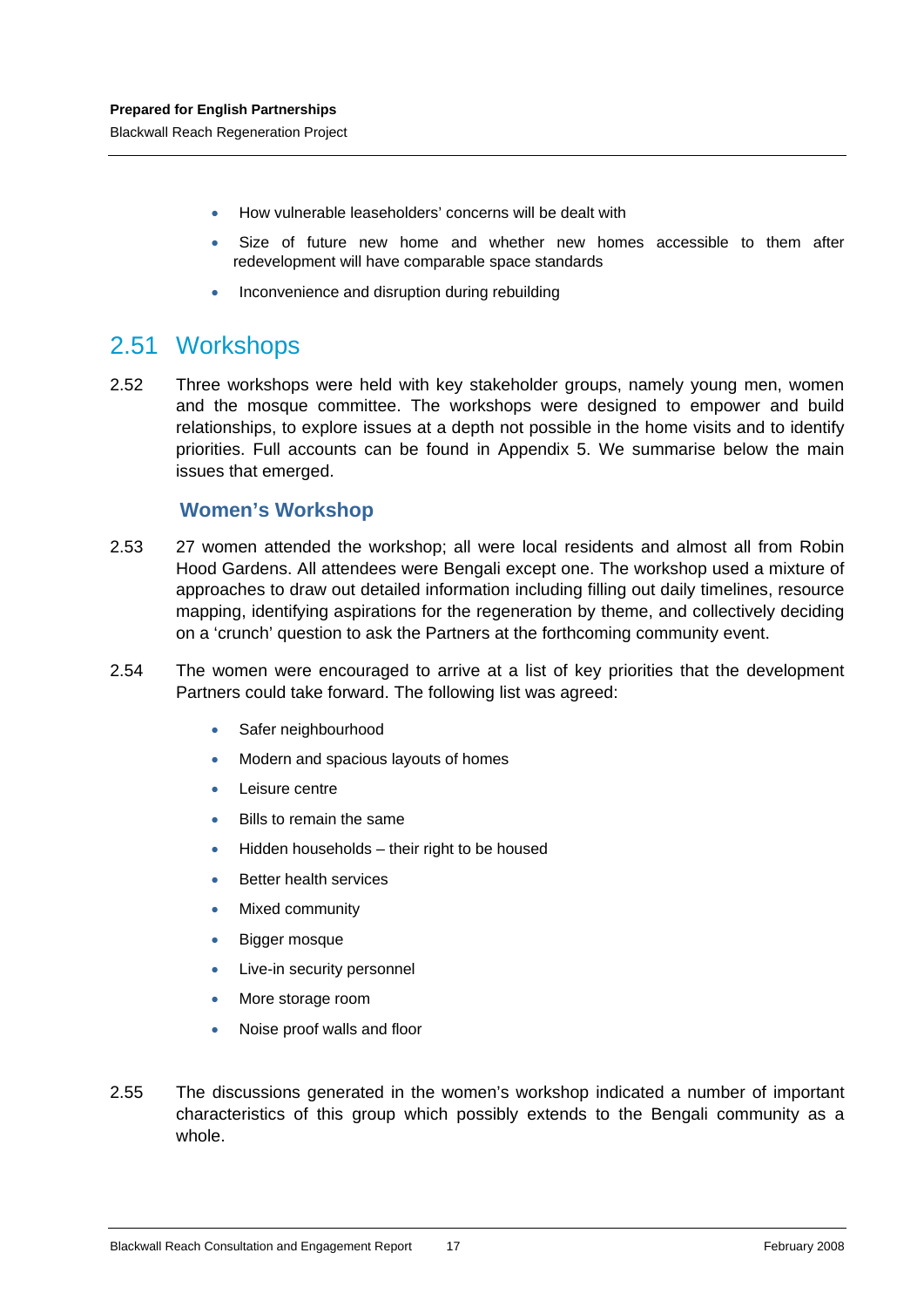- <span id="page-27-0"></span>2.56 An inherent distrust of 'developers' was evident; participants were wary of the BRRP and the consultation, suspecting that their views would somehow be used against them, to push a development forward against their wishes. Some feared poor treatment from the regeneration Partners in terms of their choices and compensation, which limited their ability to engage with wider issues in the regeneration.
- 2.57 At the same time, participants were excited about the possibility of change and improvement. They bought into the possibility of BRRP bringing a change for the better, being most interested in the community facilities that could be delivered, including better health facilities, leisure opportunities and security provisions, besides the improvement of their living conditions.
- 2.58 Based on this workshop, a key facility to be prioritised is a community centre, with an educational, recreational as well as religious remit. According to participants at this workshop, such a facility should be equipped to accommodate women, youths and children comfortably, without the activities of one group encroaching on those of the others. This is expected to contribute to making the neighbourhood safer, and to promote a community feeling, thereby giving the facility a better chance of upkeep than existing facilities on site.
- 2.59 A crucial theme generated by this workshop is that of trust and guarantees. This is reflected in the 'crunch question' put to the panel, several individual conversations with participants at the workshop, as well as the formal findings recorded in the tables in this section. The women of Blackwall Reach collectively ask for a form of ensuring that their priorities and concerns will be addressed by the BRRP.

## **Youth Club Workshop**

- 2.60 Although a number of children and younger teenagers participated in the community gathering, it was thought important by the Partners to spend additional time talking to older teenagers and young men. The workshop was organised through the popular onestate youth club and attended by 15, all Asian Bengali except one. All attendees were males aged between 16 and 23 years reflecting the dominant users of the youth club. Two attendees were youth club organisers and respected activists locally.
- 2.61 This was a semi-formal structured workshop with planned activities using prepared materials as well as discussion oriented sections around table groups. The meeting benefited from having the exhibition boards up around the walls and these were used to explain the regeneration proposals. The response was mixed, showing potentially good group leaders, but also a level of apathy among the youth in general.
- 2.62 The importance of on-site and nearby facilities to this group was emphasised: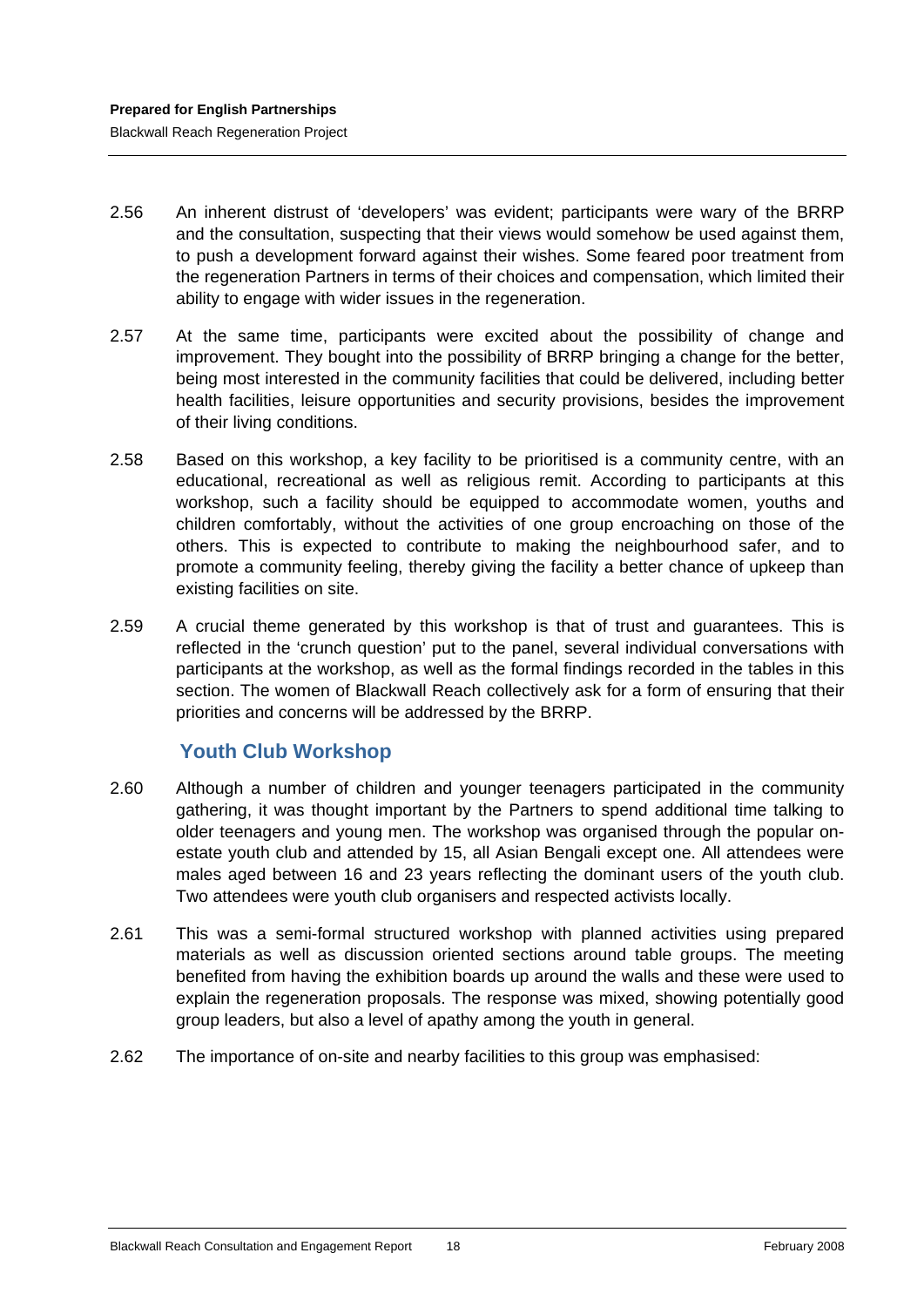Blackwall Reach Regeneration Project

| <b>Facility</b>                                | <b>Status / Comments</b>                                                                                                                                                          |
|------------------------------------------------|-----------------------------------------------------------------------------------------------------------------------------------------------------------------------------------|
|                                                |                                                                                                                                                                                   |
| <b>Community Hall</b>                          | This is where the Robin Hood Gardens<br>Youth Club operates from and is very<br>important to this group.                                                                          |
| <b>Tower Hamlets College</b>                   | Several participants were students at<br>this institution.                                                                                                                        |
| <b>Langdon Park Community Centre</b>           | Important as an evening football venue.                                                                                                                                           |
| DLR network; Blackwall and All Saints stations | Used frequently; link to Beckton and to<br>Canary Wharf's shopping facilities.                                                                                                    |
| Poplar Mosque and Community Centre             | Important to young Asian men as a<br>central feature of their community in<br>Blackwall Reach.                                                                                    |
| Mc Donald's at Prestons Road roundabout        | Used frequently as a destination for a<br>midnight snack; issues around<br>dangerous crossing at the roundabout;<br>the underpass is less used because it<br>takes too much time. |
| DLR network; Blackwall and All Saints stations | Used frequently; link to Beckton and to<br>Canary Wharf's shopping facilities.                                                                                                    |

#### **Table 1: Facilities discussed at Youth Workshop**

- 2.63 The above table shows the importance of local facilities in Tower Hamlets to this group. However, it may also indicate a lack of confidence and aspiration about engaging with the wider city.
- 2.64 A number of key issues emerged from the workshop session which were not spelt out as succinctly as the women's workshop, but nevertheless indicate areas of opportunity and concern to the youth of Blackwall Reach that the Partners need to be aware of as the project develops.
	- The group came to a consensus that as a minority ethnic community, their interests needed special representation in the political arena, preferably through a member of their own community.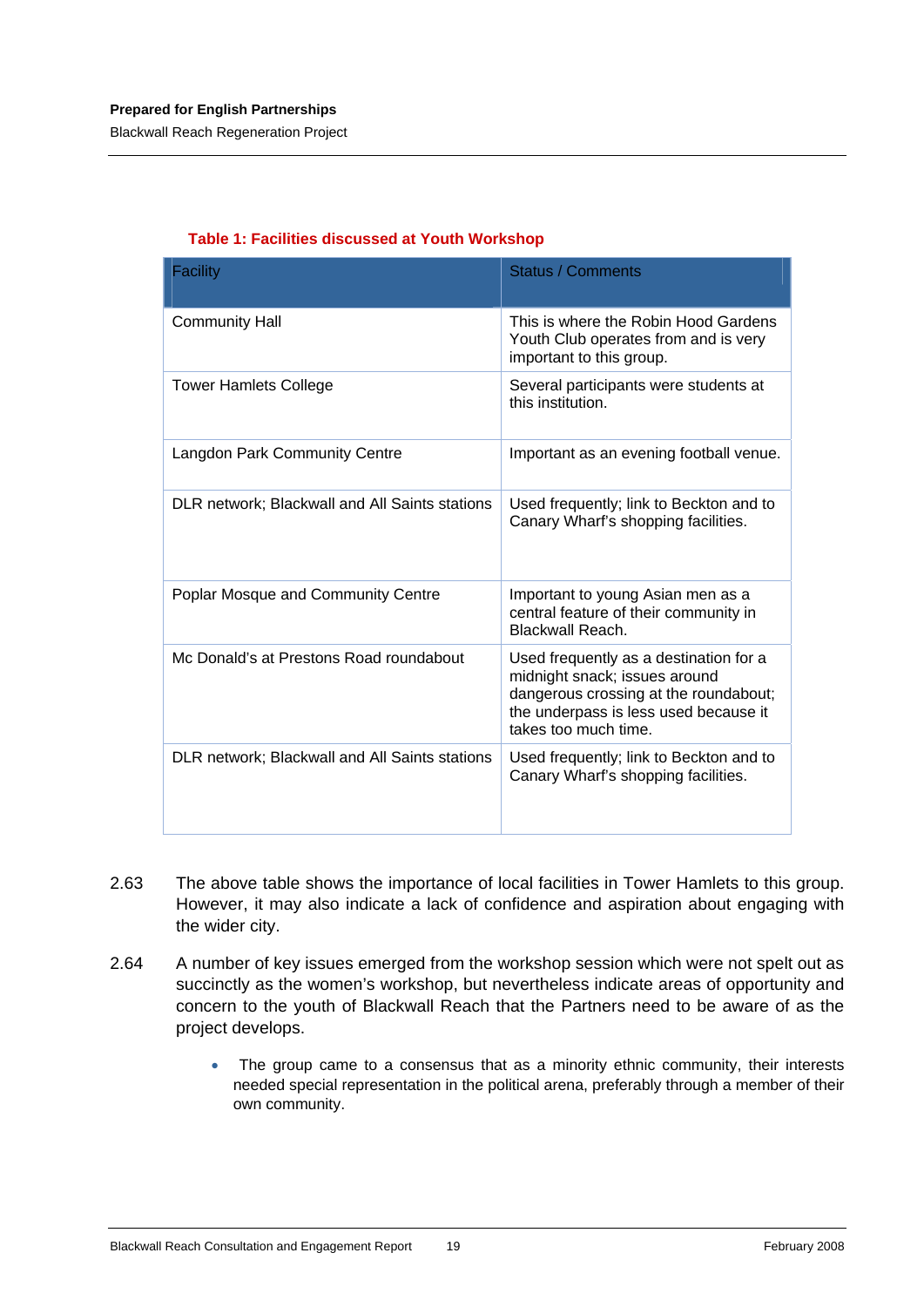<span id="page-29-0"></span>• Members of this group are keen to head business establishments in the near future and consider themselves capable of this if the BRRP generates enough retail space at affordable rental rates.

- Overall, this group's support of the BRRP hinges on their right to come back to the area. On a related note, participants stated that their decision would depend on the quality and conditions of their rehousing offer, whether temporary or permanent. Another decisive issue is the tenants' right to buy, post-regeneration.
- Participants at this workshop, while choosing Option 2 over Option 1, asserted that when participants at the community event on  $3<sup>rd</sup>$  November supported Option 2 in straw poll, they believed that this involved them moving back to the site with secure council tenancies.
- Three members of this group have volunteered to be on the Local Voices Group.

#### **Mosque Workshop**

- 2.65 A specific workshop was held with the mosque committee (Poplar Mosque and Community Centre) to reflect its importance as a religious and cultural centre in the neighbourhood, its position as a freeholder and to take forward the Mosque's desire to expand its operation as detailed in a letter to the Council in October 2007.
- 2.66 The meeting was attended by representatives from the project Partners and their engagement consultants including two translators from the fieldwork team. From the mosque, members of mosque committee attended including the Secretary together with community elders and two young men currently organising the youth club.
- 2.67 This workshop was semi-formal and discussion-oriented rather than structured around activities, which was gauged to be the best way to interact with this particular interest group. A number of important issues were raised:
	- The limitations of the current mosque. At present the site can only act as a prayer room and women cannot worship here as there is only one entrance.
	- The mosque committee spoke of its aspiration to enter into partnership with different faith and cultural groups, as it professes social cohesion, welfare and well-being as its ideals. The committee recognised that there are members of the community who are capable, energetic and enthusiastic enough to achieve these ideals.
	- Although the mosque committee had not appreciated the very different community profile of the new (i.e. expanded community) that would come to live in the area postregeneration, their aims were not incompatible with such an expansion. In particular their aspirations, now committed to paper in the form of a petition to LBTH, for a multi-purpose social, cultural, educational and recreational centre were made clear to the Partners. The extent to which the mosque committee ran the whole centre or part of it was not clear. The future structure and management arrangements of any such facility are likely to be sensitive and an independent feasibility study will need to be commissioned at a future point once the resources available for such a centre are clearer.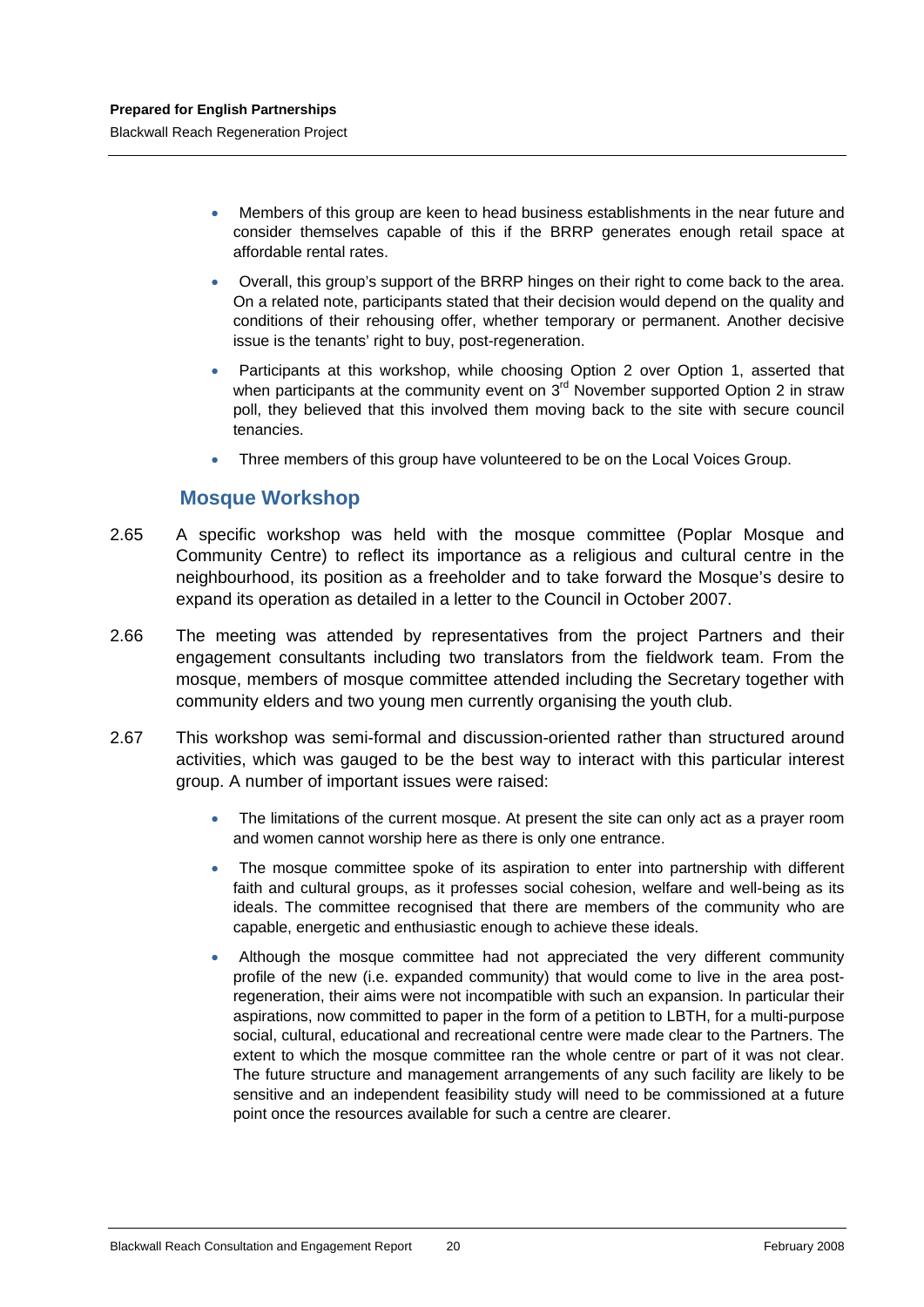<span id="page-30-0"></span>• It is notable, though, that there were participants of the workshop who did not want the mosque to be the main common services delivery agent.

#### **Community Gathering – Reaching out to Blackwall**

- 2.68 A major public event was run towards the end of the consultation period. This was delayed twice, once to avoid Ramadan (mid September to mid October) and once to avoid half term and make best use of the primary school as the preferred venue and its staff.
- 2.69 With such a large regeneration initiative coming unexpectedly, it was seen as important to hold a whole day community event which went beyond the traditional exhibition or public meeting – particularly as the Blackwall Reach helpline and home visits indicated a strong desire amongst residents for answers to their questions, information, reassurance, more detail and to know the opinions of other residents.
- 2.70 The event, held on the  $3<sup>rd</sup>$  November 2007 was designed to engage local residents and encourage conversation, to give access to professionals and to provide a level of information and reassurance for people to start forming a conclusion about the development principles and the key options. A diverse range of outcomes were sought:

| <b>Expected Outcome</b>                                                                                               | Comment                                                                                                                                                                                                   |
|-----------------------------------------------------------------------------------------------------------------------|-----------------------------------------------------------------------------------------------------------------------------------------------------------------------------------------------------------|
| To bring the whole community together,<br>regardless of age, ethnicity or tenure.                                     | 225 residents signed in on reception,<br>over 60 children engaged plus<br>approximately 10-15 youths.                                                                                                     |
| To symbolically and successfully 'launch' the<br>regeneration proposal.                                               | Sense of occasion and seriousness of<br>the regeneration proposals very much<br>in evidence from feedback sheets and<br>questions being asked.                                                            |
| To show how the regeneration proposals can<br>respond to resident needs, concerns and<br>ideas.                       | 5 workshops, question time debate and<br>exhibition all succeeded in getting<br>across the relevance and flexibility of<br>the regeneration proposals.                                                    |
| The identification of volunteers for a 'Local<br>Voices' group to work closely with the project<br>team in the future | 30 local residents of all ages identified<br>and 'signed up'.                                                                                                                                             |
| To raise 'whole community' consciousness<br>and persuade people they really are the<br>starting point.                | Community able to show their muscle,<br>improved trust between BRRP project<br>team and residents, majority in favour<br>of regeneration principles. Strong<br>support for Option 2 (demolishing<br>RHG). |

#### **Table 2: Community Gathering Outcomes**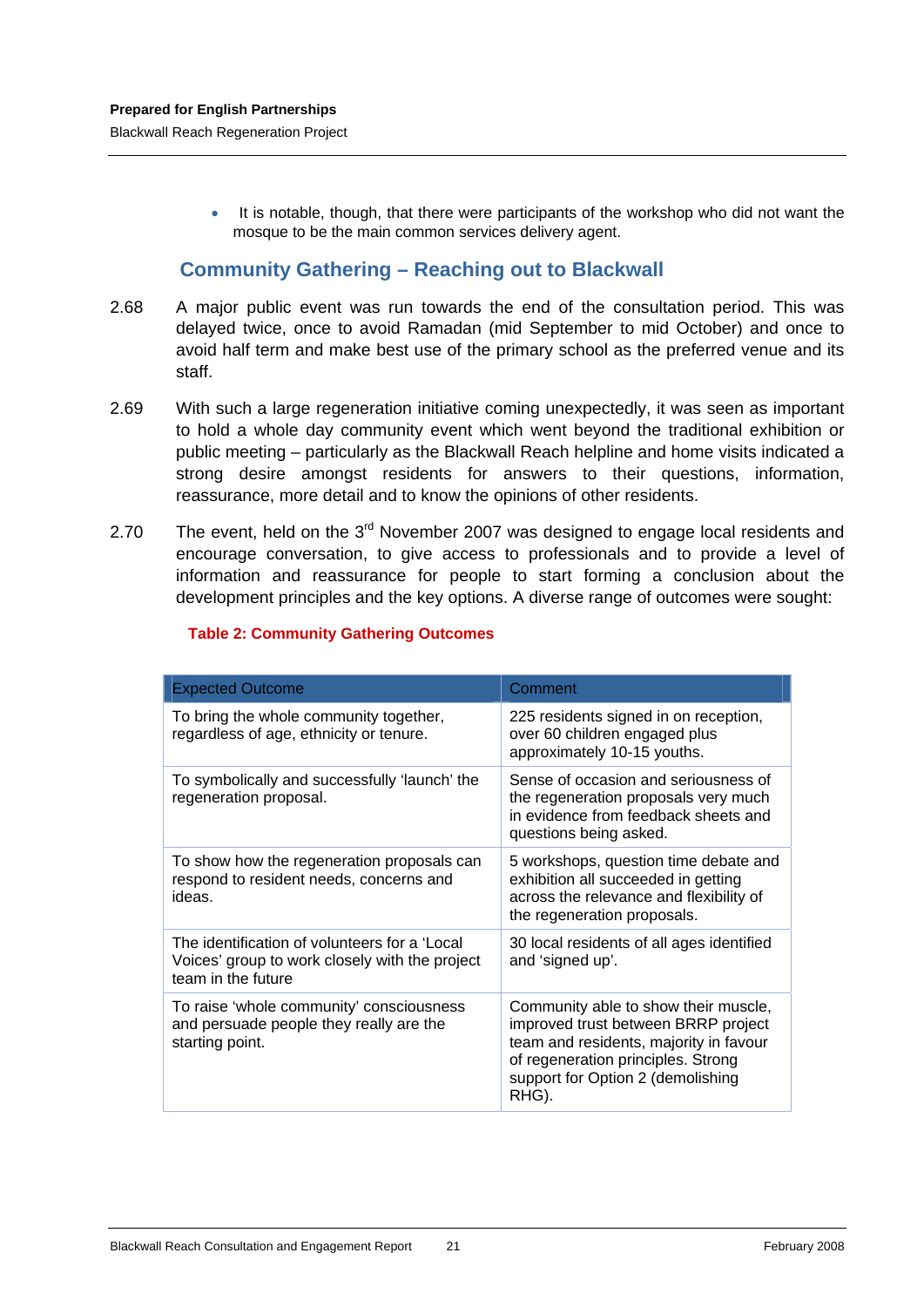#### **Prepared for English Partnerships**

Blackwall Reach Regeneration Project

| To celebrate the current community and<br>understand its potential. | Sense of occasion palpable. Residents<br>stayed for longer than expected, many<br>all day. Partners deepening<br>understanding that this is a living<br>community, not just a development<br>area. |
|---------------------------------------------------------------------|----------------------------------------------------------------------------------------------------------------------------------------------------------------------------------------------------|
| A common sense of purpose and direction.                            | Strong involvement in straw polls at<br>end of day, Increased trust and<br>enthusiasm to work with Partners<br>through Local Voices Group.                                                         |

2.71 The day was considered a success by the Partners in terms of meeting its objectives and producing some valuable 'process' outcomes. In addition a wide range of opinions, ideas, understanding and concerns were captured from the wide number of parallel activities taking place throughout the day including a housing and leaseholder workshop, an exhibition of the proposals and housing options, a explanation by the architect together with a purpose built scale model, a debate and straw poll. These are written up in detail in Appendix 6.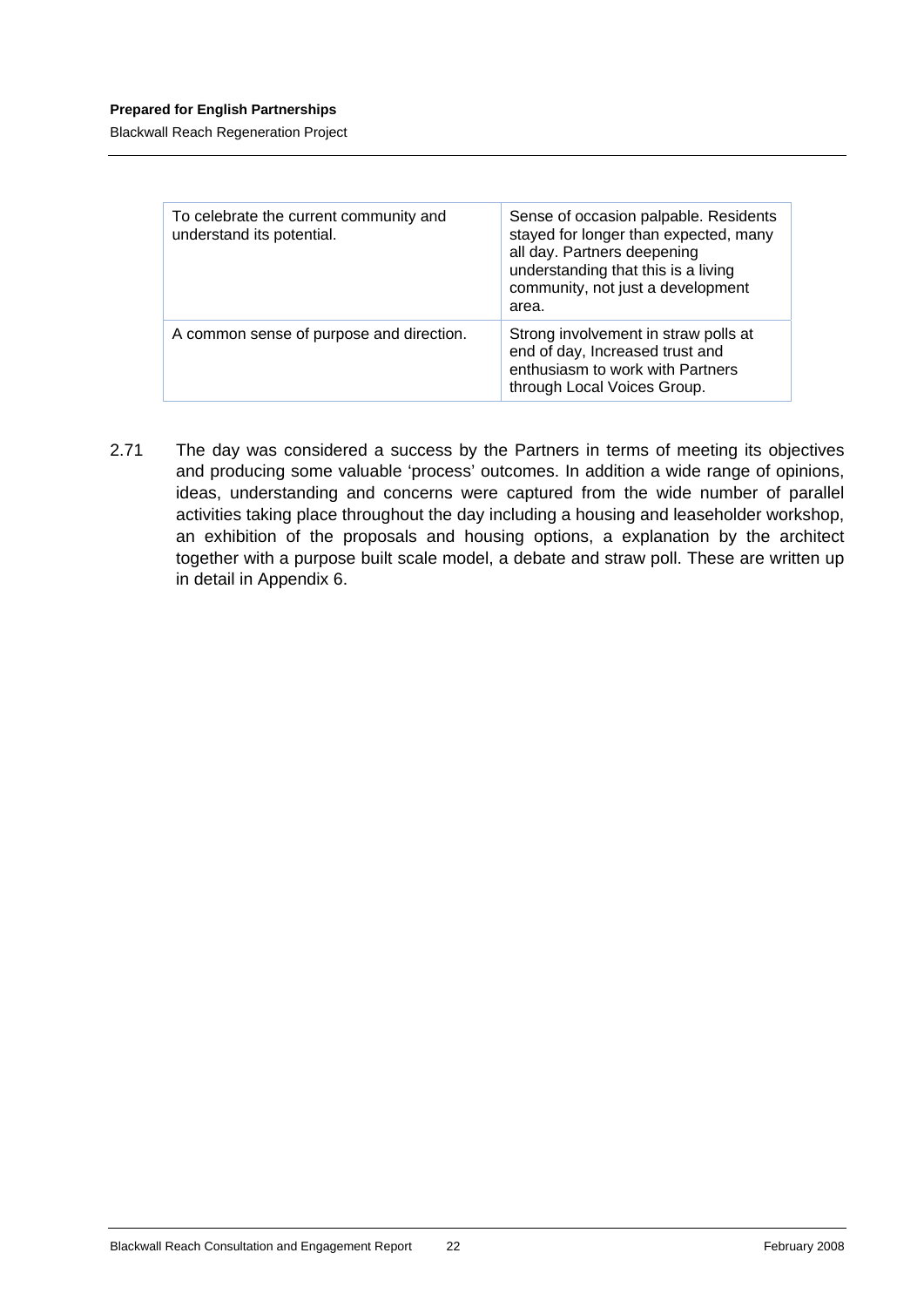# <span id="page-32-0"></span>**3 Section 3: Implications for the Way Forward**

3.1 We conclude this report with a number of conclusions and recommendations around the Draft Development Framework together with recommendations on how to maintain and build upon the positive relations and understanding between the Partners, wider project team and the residential stakeholders in Blackwall Reach.

## 3.2 Regeneration Boundary

- 3.3 The consultation findings challenge the presently drawn 'red' line in 4 ways. Whether this results in a formal re-drawing of the regeneration boundary or the acknowledgement of a 'fuzzy boundary' requires further deliberation.
- 3.4 Residents in the West Block of RHG feel almost as affected by traffic, noise and pollution as those overlooking the Blackwall Tunnel Approach. Traffic calming, crossing points and environmental measures along Cotton Street, together with a better link into the key open space of All Saints churchyard seems to suggest that the red line should be re-drawn to encompass the streetscape along both sides of Cotton Street.
- 3.5 Similarly, significant concerns were expressed about the Aspen Way underpass and the currently dangerous alternative means of crossing being used by children (on their way to Woolmore Primary School) as well as the young people and adults (for example using the McDonald's outlet) suggests the need to demonstrate more formally to residents that this area will be addressed within the scope of this regeneration and not left to an adhoc separate initiative.
- 3.6 The difficult position being faced by leaseholders in Indigo Mews in terms of the area being declared a regeneration zone needs to be addressed. We understand a redrawing of the red-line to the south of Ashton Street would remove many problems associated with the re-sale of these properties on the open market.
- 3.7 The usability of the only other significant open space in the area, namely the All Saints Churchyard, is also a key issue. This is an area almost as large as the current Millennium Green in Robin Hood Gardens. It currently suffers from vandalism, poor image (particularly in terms of perceptions of personal safety) and access problems – in that it doesn't meet pedestrians 'desire lines' and has relatively few entrances and exits. We would suggest that residents would use this space and the passage linking Bazely Street with Cotton Street more if a comprehensive solution was taken to east-west connectivity which included the passage and churchyard gardens.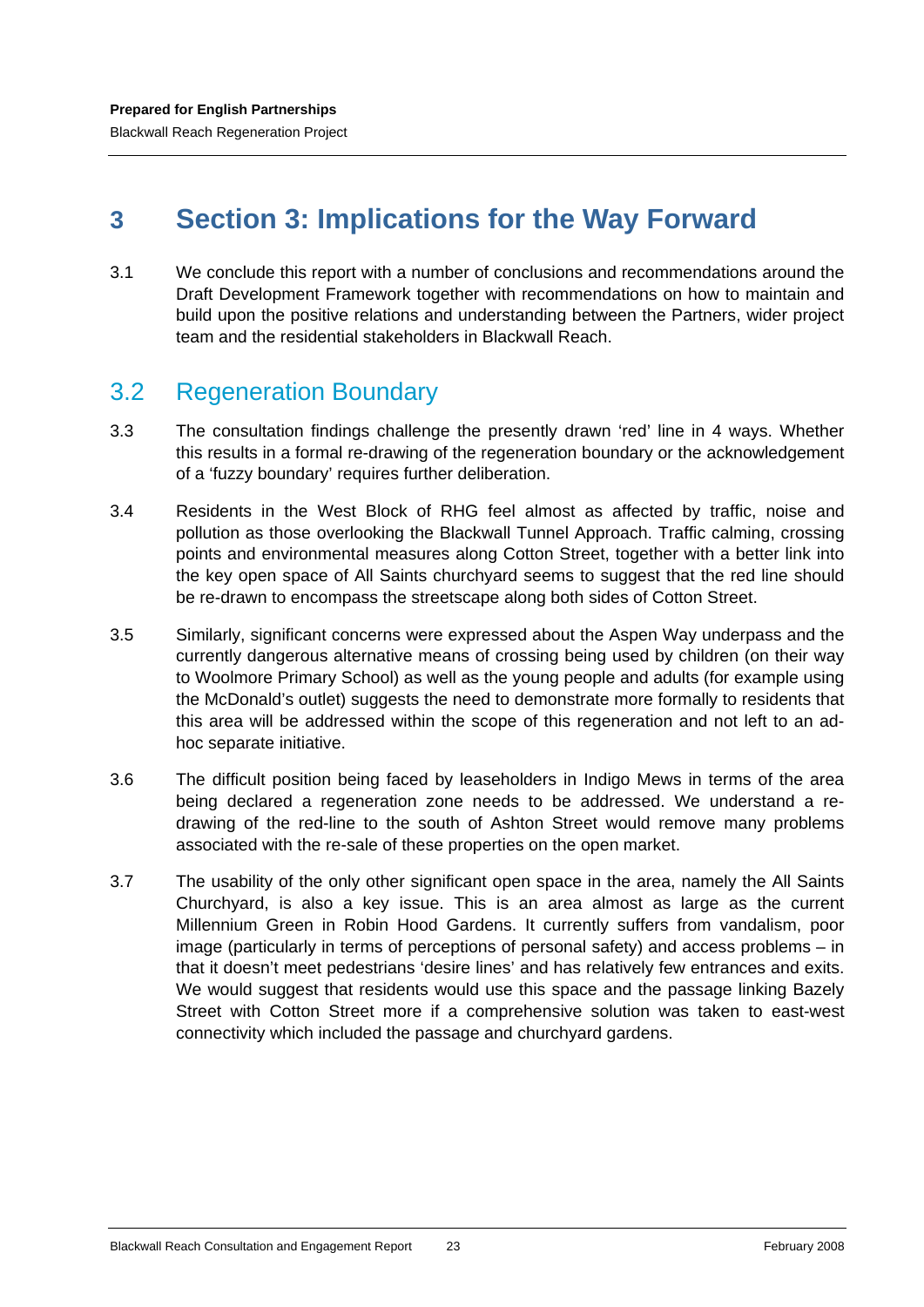## <span id="page-33-0"></span>3.8 The Vision

3.9 The development framework articulates a number of principles in terms of the overall vision. We found a majority support for the overall principles behind this regeneration with a straw poll at the key Community Gathering in which 61% expressed their support. However, such support is tempered by concerns from both activists and residents generally that the area will become over-developed and lose a lot of its current social character and cohesion in the process. A stronger statement underpinning the Social, Cultural and Equity components of sustainable communities aspiration will be important for the Regeneration Partners to develop over the coming months.

## 3.10 The Green Park

3.11 We found mixed levels of appreciation of the current open space by residents generally. However, this was balanced by an appreciation by a minority of white, Afro-Caribbean and Bangladeshi residents and their children of its specific value. The raised flower beds function as (very well tended) salad and vegetable patches from the community while the sunken games area is popular among both white and Asian youths. Parents of young children felt that managed access to play areas for older and younger children was important, as there had been instances of bullying on the estate. The park was felt to be lacking in landscape features such as seating, pathways, sandboxes and paved areas, which would have made it more usable.

# 3.12 Movement and Connectivity

3.13 There was general agreement for the development framework analysis that the area was isolated by busy roads. Perhaps not surprisingly, amongst younger people we found few concerns about movement within the red line area, but significant concerns in terms of their experience moving about in nearby neighbourhoods – a concern linked to perceptions of what 'ethnic zone' in Tower Hamlets they were moving around in. Amongst the young men there was a perception that this part of Tower Hamlets had been deliberately engineered into different ethnic 'zones'. The diagram below shows those movement patterns that are seen as most problematic by local people: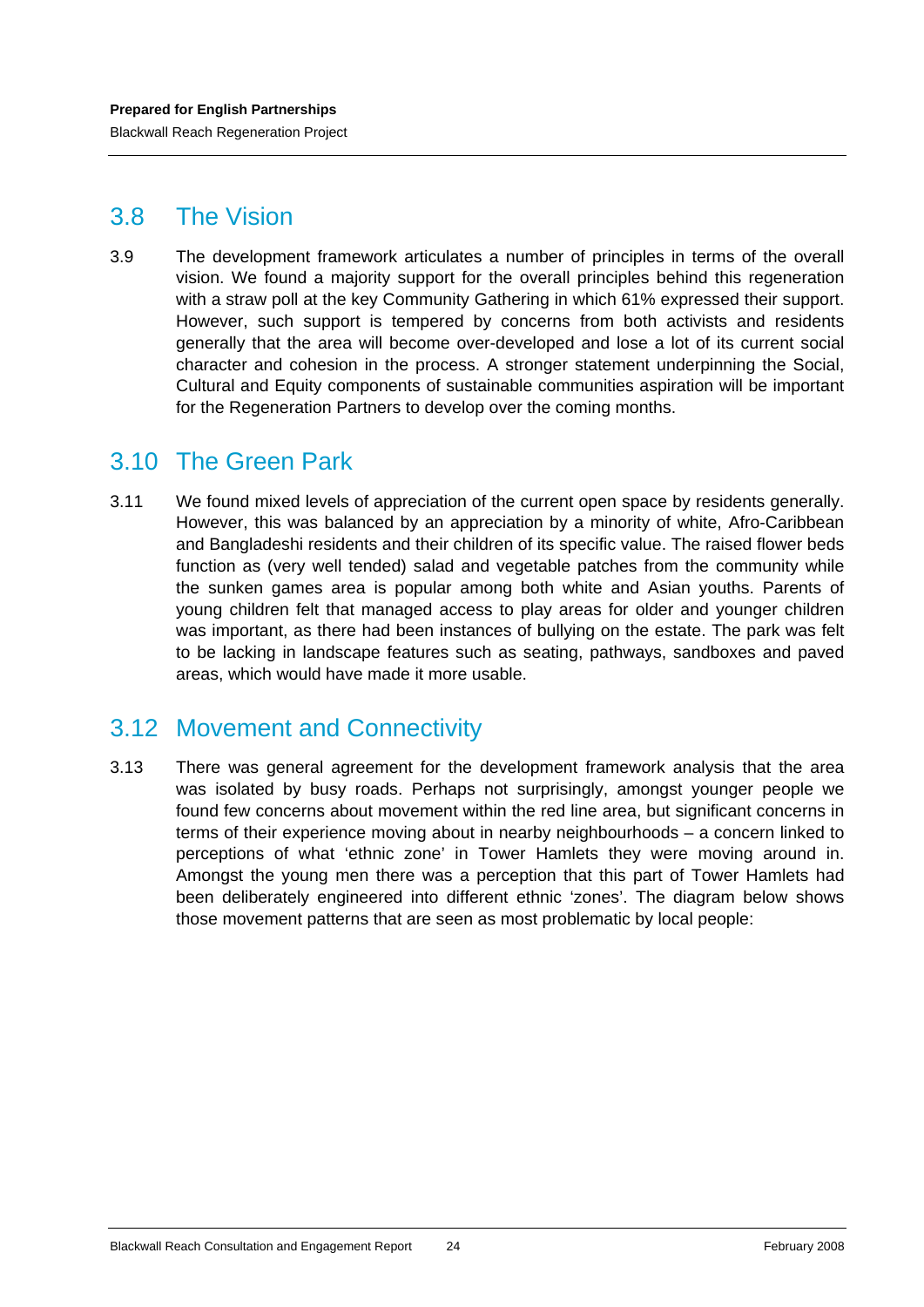#### <span id="page-34-0"></span>**Prepared for English Partnerships**

Blackwall Reach Regeneration Project



#### **Diagram 1: Problematic access points according to residents**

Source: HCLA, marked up by Scott Wilson

## 3.14 Transport

- 3.15 Young people also told us of at least 3 accidents they knew about involving residents trying to cross Cotton Street. The problems of all age groups negotiating the Aspen way roundabout have already been discussed. Conversely the advantage of decking over the Blackwall Tunnel in terms of connectivity to the East left many residents bemused. They seemed quite content with their current (infrequent) use of the Naval Row route into East India dock and the town hall. Further desire line modeling may be needed here.
- 3.16 It is recommended that the regenerations boundary (the red line) is redrawn to embrace both sides of Cotton Street including the pedestrian passage between Bazely Street and Cotton Street. This would allow for more comprehensive streetscape improvements and coupled with an opening and improvements of the All Saints Churchyard create a crucial green link between Robin Hood Gardens open space and the All Saints space.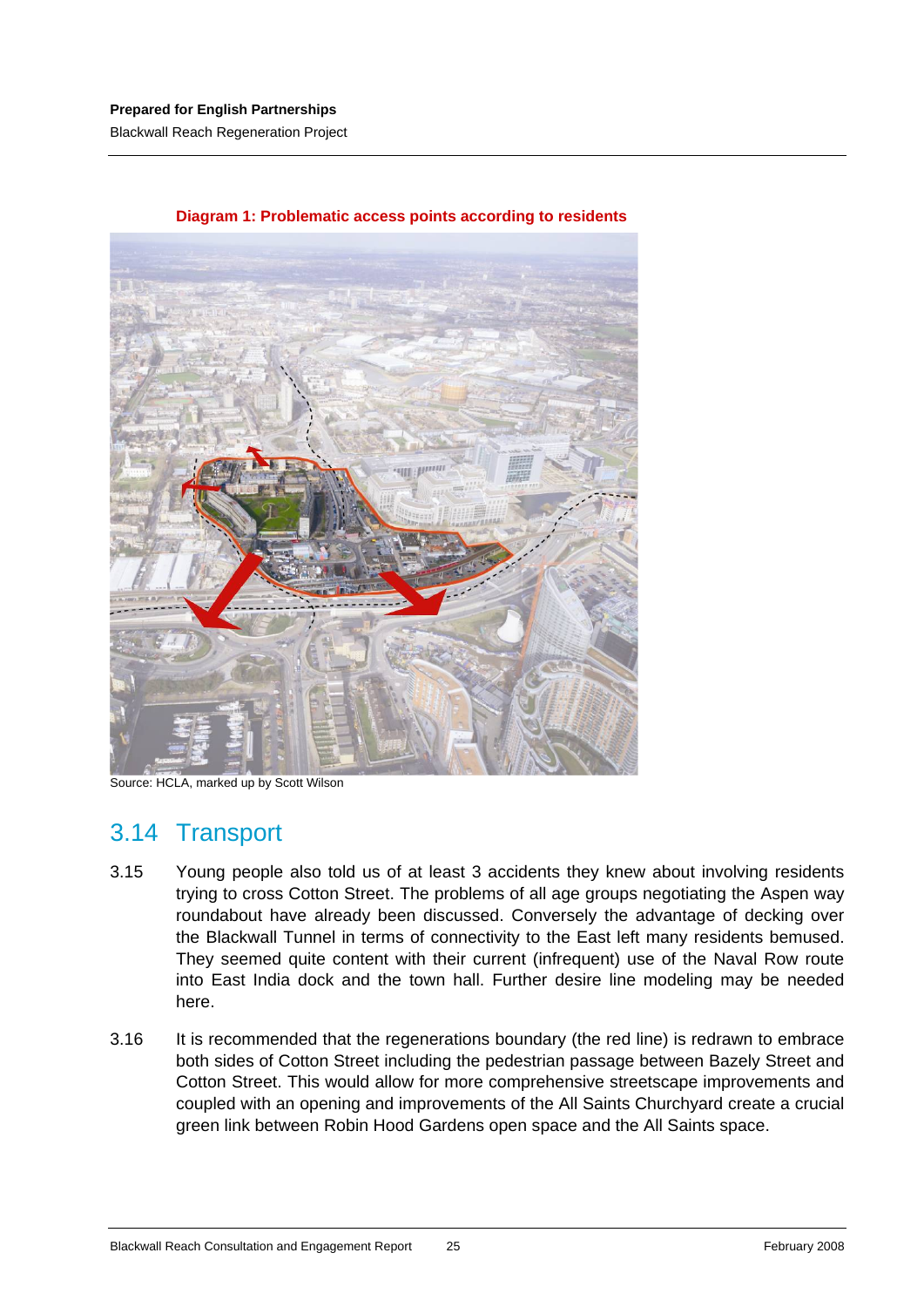<span id="page-35-0"></span>3.17 On the other hand there was a great deal of support for an upper pedestrian/shopping level connecting the street and new residential blocks to the DLR level as well as keeping the current bus routes. The women's workshop made a strong case to reinstate the number 330 and D8 bus route for shopping purposes.

# 3.18 Height and Scale of Building

- 3.19 The proposal to build 2 high towers at the Southern end of the site appeared to shock a number of residents. There were several comments at the community gathering as to why the two towers had to be quite so high (40 storeys and more). Whilst building heights are increasing all the time around the edges of the neigbourhood, the current nearest and highest residential tower (Ontario Wharf) is significantly shorter at 29 stories. The explanation for such a high tower within the site is therefore likely to require further justification and some objections to buildings of such height can be anticipated at outline planning stage.
- 3.20 More generally the development of development framework Option 2 needs careful attention being paid to the overall design and layout principles, as it clearly involves considerable intensification to the existing urban fabric. Some people considered that more intensive development is not always appropriate. Adherence to a clear set of design principles needs to be made clear to residents and reflected in drawing up more detailed plans.

## 3.21 Location of Key Uses

- 3.22 The consultation did not specifically engage residents in the appropriateness of different land-use locations. However a number of expectations emerged which will need to be addressed at outline stage:
	- The mosque committee are looking to relocate in a quiet corner site within the regeneration area which will be minimally affected by traffic noise.
	- The youth club are assuming they will keep their sunken play area (which currently sits close to the community/youth centre.
	- Residents currently using the GP surgery on Robin Hood Lane are assuming the facility will remain in the neighbourhood or be replaced by one within close walking distance.
	- Primary School users and staff have expressed the strong opinion that the school remains functional until a new school is in place.
	- There were strong preferences for the bus route to remain as close as it is now.
	- There was some support amongst the younger people for shops on the ground floor with residential above. This was seen as a means to increase entrepreneurship within the community.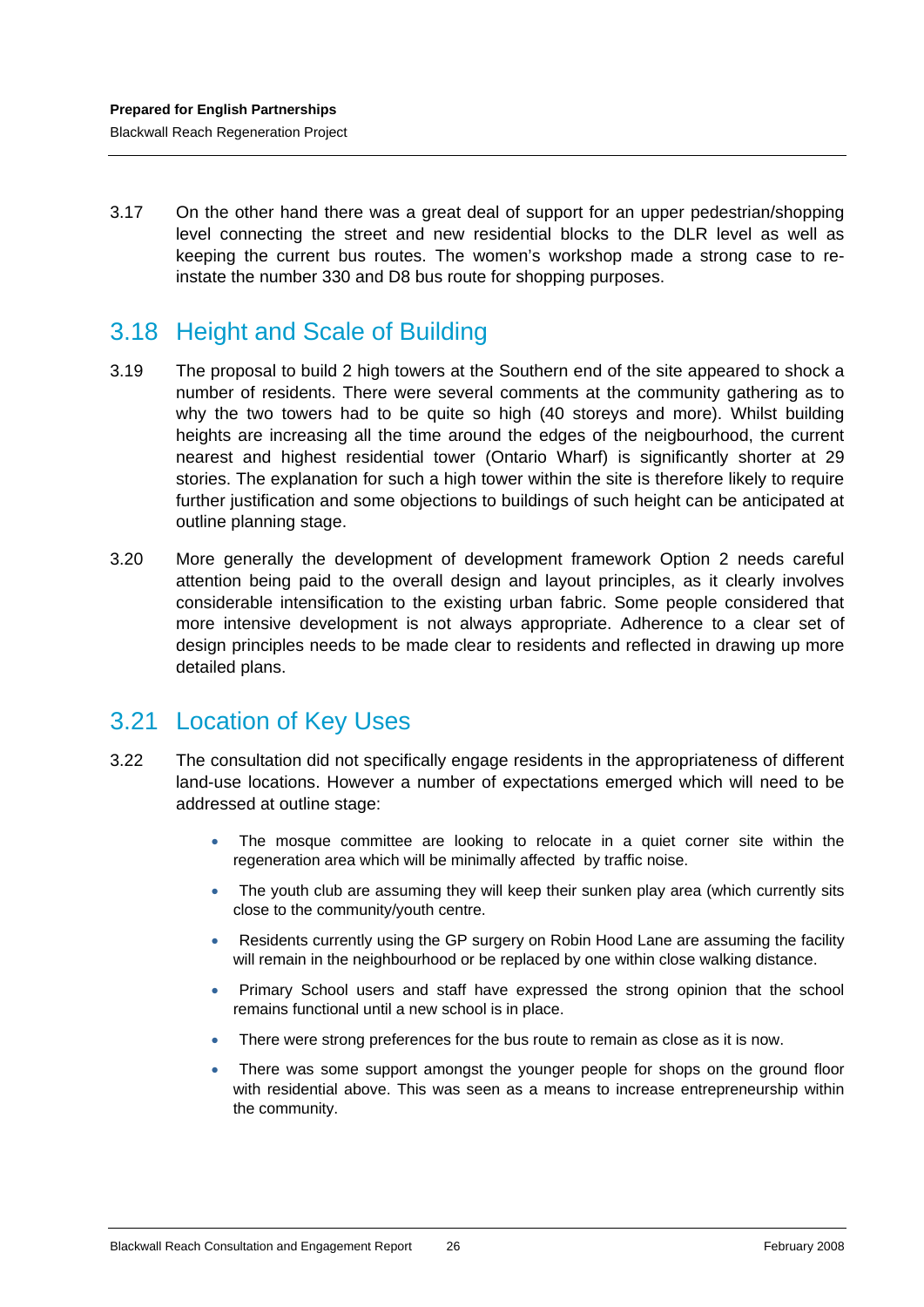# <span id="page-36-0"></span>3.23 Housing Mix

- 3.24 The consultation revealed concerns around people ending up in a 'tower' in the North West corner. There was also some cynicism about building over the Blackwall Tunnel approach – i.e. where will the pollution go? The ability of the Partners to demonstrate that the housing over the Blackwall Tunnel approach and in the North West corner will work as well as the family housing around the green park in terms of layout, views and environmental factors will be important here.
- 3.25 A more overwhelming and consistent request was for suitably sized family accommodation – e.g. 3, 4 and 5 bedroom properties. Therefore more consideration will need to given to the appropriate mix of types and sizes of dwelling that will meet the housing needs of the existing and future local community. This approach is supported by the advice in paragraph 69 of Planning Policy Statement 3, that states:

*"In general, in deciding planning applications, Local Planning Authorities should have regard to:* 

- Achieving high quality housing.
- Ensuring developments achieve a good mix of housing reflecting the accommodation requirements of specific groups, in particular, families and older people.
- The suitability of a site for housing, including its environmental sustainability.
- Using land effectively and efficiently."

This planning policy recommendation will be a focus of the planning statement.

## 3.26 Shopping and Commercial

- 3.27 There was general support in the home visits for the idea of commercial and shopping functions being developed along the portion of Poplar High Street running through the site. However, the consultation period did not succeed in engaging with many local traders or businesses and further work is needed here, particularly in terms of how these stakeholders view the proposals and how their businesses will be impacted on. Some traders displayed posters of the Community Gathering and those from the local parade were invited, however very few came and it is recommended that further consultation work spelling out the implications for local retail traders be carried out once the commercial retail space requirement is clearer.
- 3.28 Through informal conversations at the community events, a number of adult residents made it clear that the types, quality and geographical spread of existing shopping areas did not meet their day-to-day needs. They also said they didn't like the route to shopping areas or crossing the busy local roads. A few long-term residents said they would like to see shops mixed into the residential area in order to reduce local travel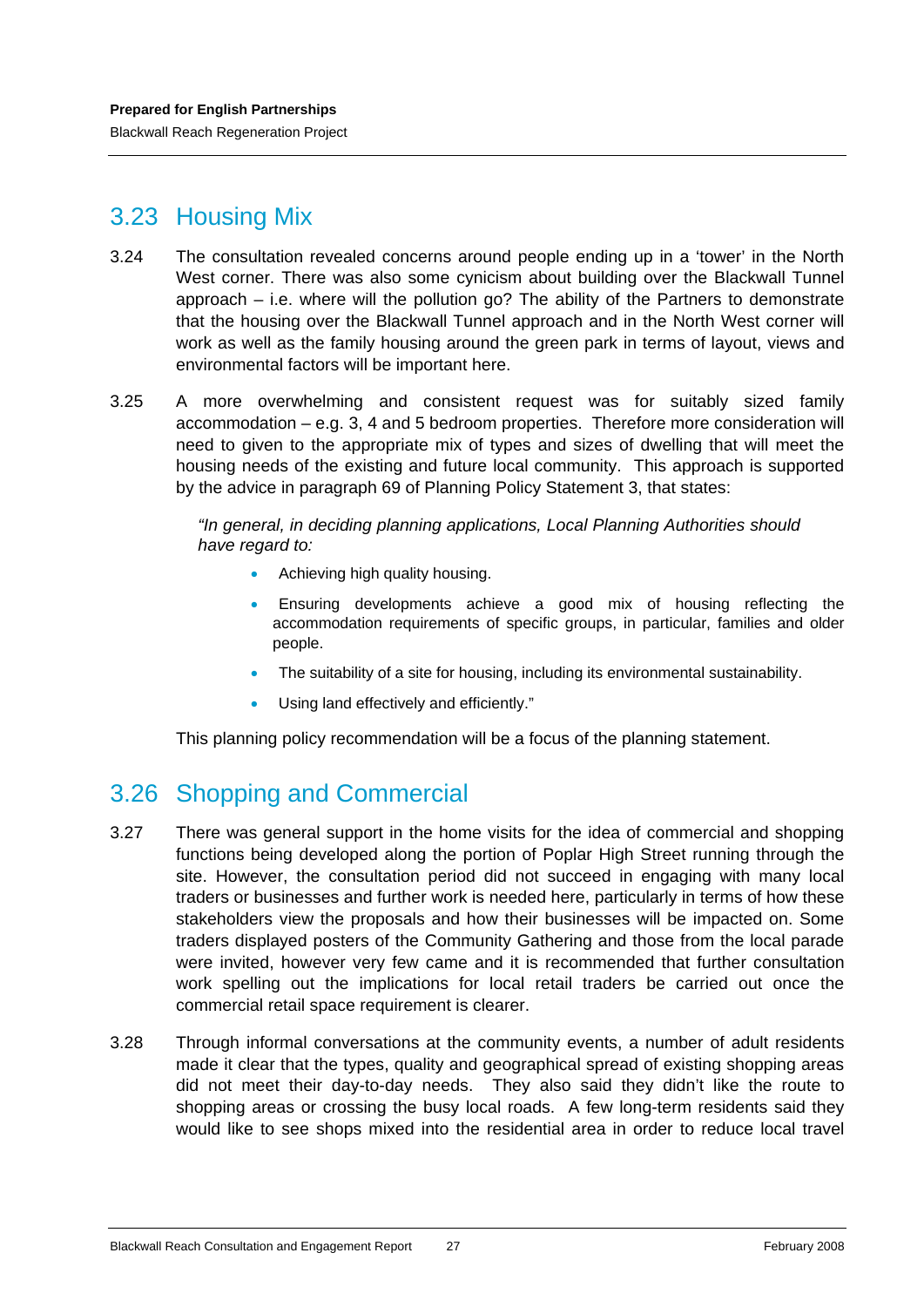<span id="page-37-0"></span>distances. They explained that a local large food store had closed down, so it had reduced their choice of goods. They said they would support a large new supermarket, subject to it not causing too much local disruption in terms of traffic and deliveries.

# 3.29 Key Options for Regeneration

- 3.30 The consultation was careful throughout to avoid forcing consent to any one option. Most of the community is open-minded and a clear consensus emerged at the community gathering event in November in an open session 'straw poll'. 82% of the 72 people voting opted for demolition of Robin Hood Gardens (Option 2) with 15% wanting to keep the blocks and 3% not knowing. This compares with an almost identical percentage (81%) voting for Option 2 in the home visit survey. However, as discussed in 2.15 and 2.18 above, for many residents this degree of support was closely linked to their ability to remain or return to the neighbourhood and crucially to keep their Council tenure. For many residents this first phase consultation raised as many questions as it answered, both in terms of re-housing policy and detailed design issues such as the location of buildings and which land uses are needed to meet the community's current needs and those of future generations.
- 3.31 Many of the concerns raised by the survey, discussion groups and workshops all confirm that issues, such as crime, community safety and community cohesion, can in part be addressed through good design. For example crime can be reduced through well lit and appropriately landscaped pedestrian routes to bus stops, shops, schools and community facilities and housing concerns can be addressed through the design of high quality and appropriate types of housing that meet local people's needs.

## 3.32 Development Principles

- 3.33 This regeneration project is very relevant to Government expectations towards the creation of a 'sustainable community' (paragraph 6, PPS1) and the associated key housing policy goal which "is to ensure that everyone has the opportunity of living in a decent home, which they can afford, in a community where they want to live" (paragraph 9, PPS3).
- 3.34 However at present the Draft Development Framework (DDF) shows a number of key principles (para 2.6.7 of DDF) which are almost wholly concerned with the massing, the broad mix and the design opportunities. In the course of the consultation it became clear that these markers were not seen as comprehensive enough; that there are a number of other principles which are particularly poignant to this community:
	- The current community are the starting point for this regeneration project rather than just a group of current residents who cannot be ignored.
	- People have a right to remain or at least to return (i.e. in the event of a temporary decanting programme).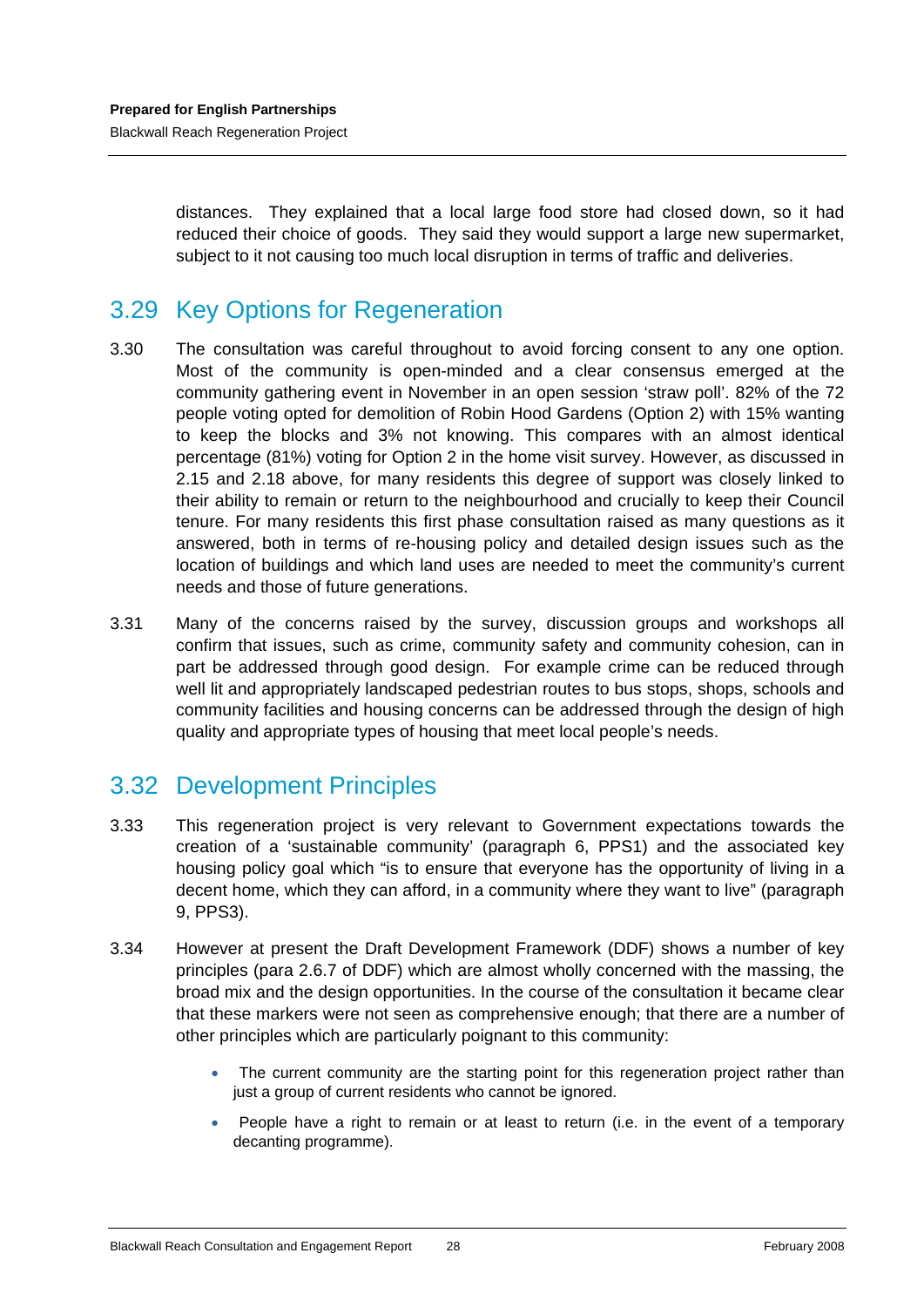<span id="page-38-0"></span>Blackwall Reach Regeneration Project

- Secure Council tenants wishing to remain will not lose their current secure tenancy.
- They will be no worse off in terms of the space they enjoy as a household.
- This regeneration project will develop new opportunities for the existing (as well as new) residents, particularly in terms of jobs, training, schooling and enterprise.
- Residents articulated the wish to have a strong voice and a commitment by the Partners to respond to their concerns.
- 3.35 It is recommended that the Partners work closely with community representatives through the Local Voices Group to develop these principles further into a community charter (see 3.55).

## 3.36 Implications for re-housing strategy

- 3.37 The secure tenants' 'Right to Return' has been a recurring theme throughout the consultation. Tenants have a high degree of awareness around this aspect of rehousing, and the majority has a strong opinion, voiced through all the consultation channels, that they expect to return to the neighbourhood after regeneration. This may not have been anticipated at the outset of the project. A means to deal with this expectation needs to be formulated - whether by aiming to meet it or to manage it.
- 3.38 Tenants have also consistently made clear their desire to remain Council Tenants. Only 36.2% are willing to consider a Housing Association landlord. This has historical roots as the estate recently threw out, after a campaign, a proposal for a stock transfer. Given that 77.3% want to remain in the Blackwall Reach area, it would be worthwhile to assess the number of Council properties available to bid for within ten minutes distance of the red line site. This would give the Partners and their advisors a realistic basis for communication with residents.
- 3.39 The official terminology used by the Council in explaining the re-housing process may itself be a barrier to understanding. This is especially true in case of the 'bidding' concept, as the term may have negative connotations (to do with gambling) for the Muslim community, which is forbidden to gamble on religious grounds.
- 3.40 Similarities and differences between Secure Tenancy and Assured Tenancy need to be articulated clearly; the same applies to the distinction between 'Right to Buy' and 'Right to Acquire'. Information about how a new rent structure would impact on monthly payments would go a long way towards reassuring tenants that their concerns were being addressed by the Partners; even though this information is unlikely to be available in the near future, a clear timescale for access to such information would be much appreciated.
- 3.41 A high number of hidden households are likely to appear when the Council carries out individual housing needs assessments. Many of these hidden households will not have the same priority for re-housing as the friends or relatives who are secure tenants. even though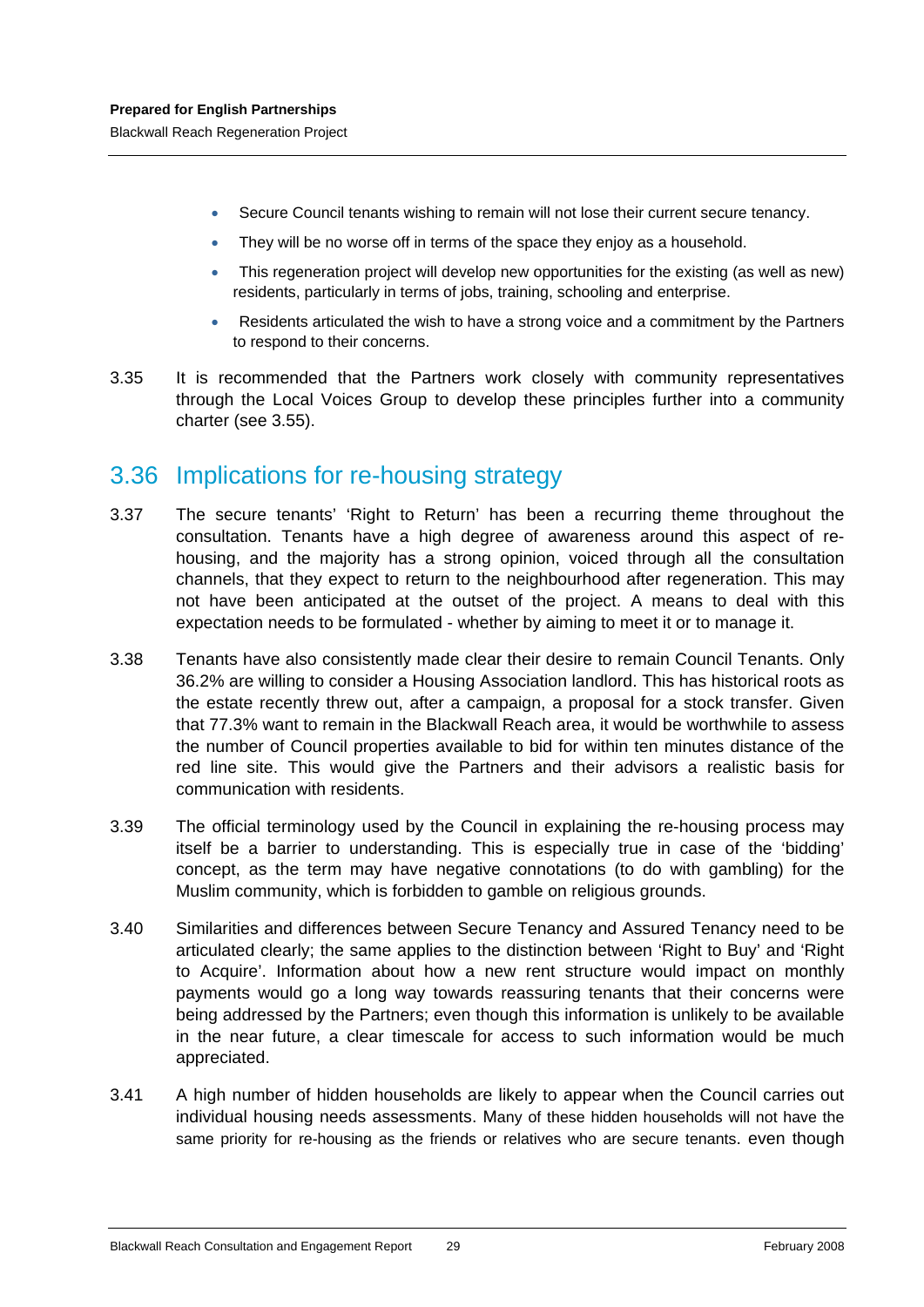many are already on waiting lists for housing. The fact that their position on the choice based lettings system will be different from co-habiting friends and relatives, who are secure tenants, may be a difficult concept for many to understand and accept. The status of housing applicants who live with leaseholders on the Blackwall Reach site, i.e. not benefiting from decant status, is another issue which may be hard for residents to understand. It may be useful for Partners to anticipate this gap in understanding while drafting a bespoke re-housing policy for the area.

- 3.42 A majority of families of Woolmore Primary School pupils have clearly expressed that they expect both temporary and permanent re-housing offers to consider proximity to the school, as they wish their children to continue there and with minimum disruption during the regeneration. It may be worth considering that these families be treated as a special group in terms of rehousing priority.
- 3.43 Advice and assistance through the re-housing process is a key concern for residents, especially the aged, sick or disabled. While Partners have indicated sensitive treatment of such tenants and mentioned the involvement of social services in the future of this regeneration, tenants are not clear on channels of communication. Clarity on who the residents' first point of contact would be, exactly how vulnerable tenants' personal carers would be involved, as well as other pertinent details of the re-housing process would be instrumental in reassuring this group. As with the monthly payments question, a timescale for access to this information would suffice for the near future.
- 3.44 In addition to vulnerable tenants, several vulnerable leaseholders have expressed the need for re-housing assistance from the Council. Some of these residents, among them the oldest inhabitants of Robin Hood Gardens and Anderson House, have no relatives or carers and live independently, but may not be able to cope with re-housing themselves without any support. Anticipating this need and possibly providing the required assistance would be good practice on behalf of the Partners.
- 3.45 It is important at this stage for Partners to generate process diagrams and timelines for stages in the BRRP which affect re-housing decisions. Tenants need to know when key decisions that affect them will be made, who will make them, and the rational processes behind them.
- 3.46 The new government legislation for greener, more affordable housing, published on 16th November 2007, may offer some exciting possibilities for Tower Hamlets Council in terms of housing. There may be potential for LBTH to take advantage of the new housing and regeneration bill to tailor re-housing strategy to the needs of Blackwall Reach. For instance, the consultation findings indicate a call for LBTH to build and manage new homes within the regeneration site, which may well be easier for the Council to attempt with the new legislation in place.
- 3.47 However, it is important to remind tenants that the Council's resources are limited. Expectations from the regeneration must be managed – the only guarantee is that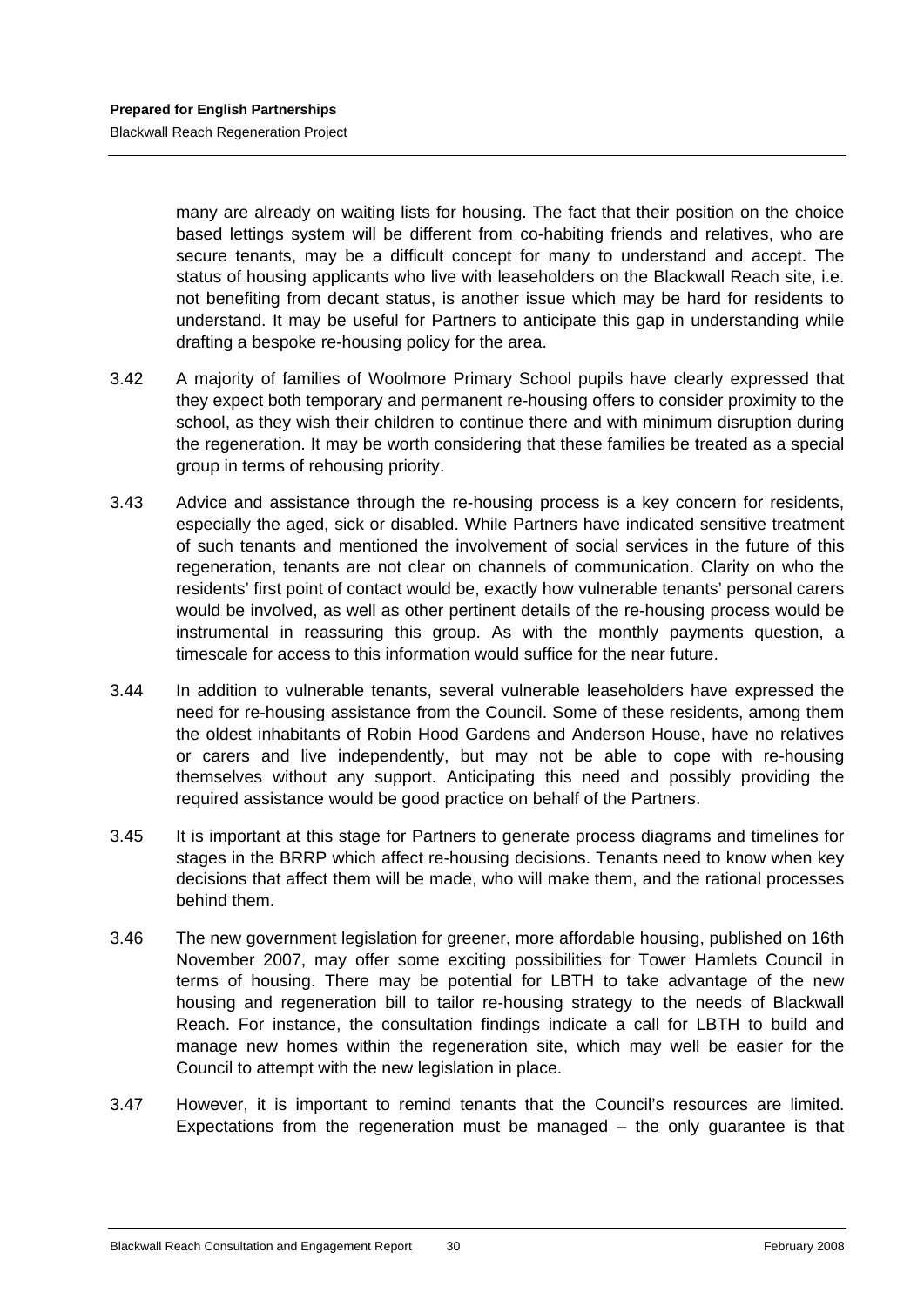<span id="page-40-0"></span>whatever they get will be better than what they have. Given the fact that social housing is for those who cannot afford the housing market themselves, it would be unfair of tenants to expect to be offered their dream home. While there cannot be any meaningful guarantees of re-housing quality, more evidence of levels of satisfaction in past decanting programmes would be useful.

# 3.48 Implications for Forward Community Engagement

#### **Introduction**

- 3.49 There will be a number of formal opportunities for the residents to voice their opinions again should the regeneration proceed, not least at the outline (or hybrid) planning application and detailed planning applications or reserved matters that will follow. However, it is considered that another layer of regular engagement is also vital, both in terms of developing a partnership with the community and in terms of ensuring that the skills, interest, experience and priorities of the current community feed through into the sustainable community strategy for the neighbourhood that emerges.
- 3.50 An emerging consensus became apparent towards the end of the consultation period and was most evident at the community gathering 'Reaching out to Blackwall'. This tailored event allowed the community to find its voice and together to conclude that it would be beneficial for them to support the overall approach including the demolition of Robin Hood Gardens. However, the consultants consider that whilst this was a clear consensus and one consistently identified throughout the consultation, it is a relatively fragile one.

#### **Need for Dialogue**

- 3.51 There were a number of flash-points during consultation, not least around re-housing policies and the suggestion that the effect, if not the intention of the proposals is to break the community up. These will need careful and sensitive handling by the development Partners, but a positive and strong relationship with the key community stakeholders will help to weather those periods where the community perceives it is not getting everything it expected.
- 3.52 Any complex, long term regeneration needs a regular and practical point of contact between the key drivers and the community. The first step towards the formation of such a body was taken at the Community Gathering in November where the engagement specialists introduced participants to the idea of forming a 'Local Voices Group' drawn from residents across the estate. The initiative was popular with 30 residents signing up, rather more than expected.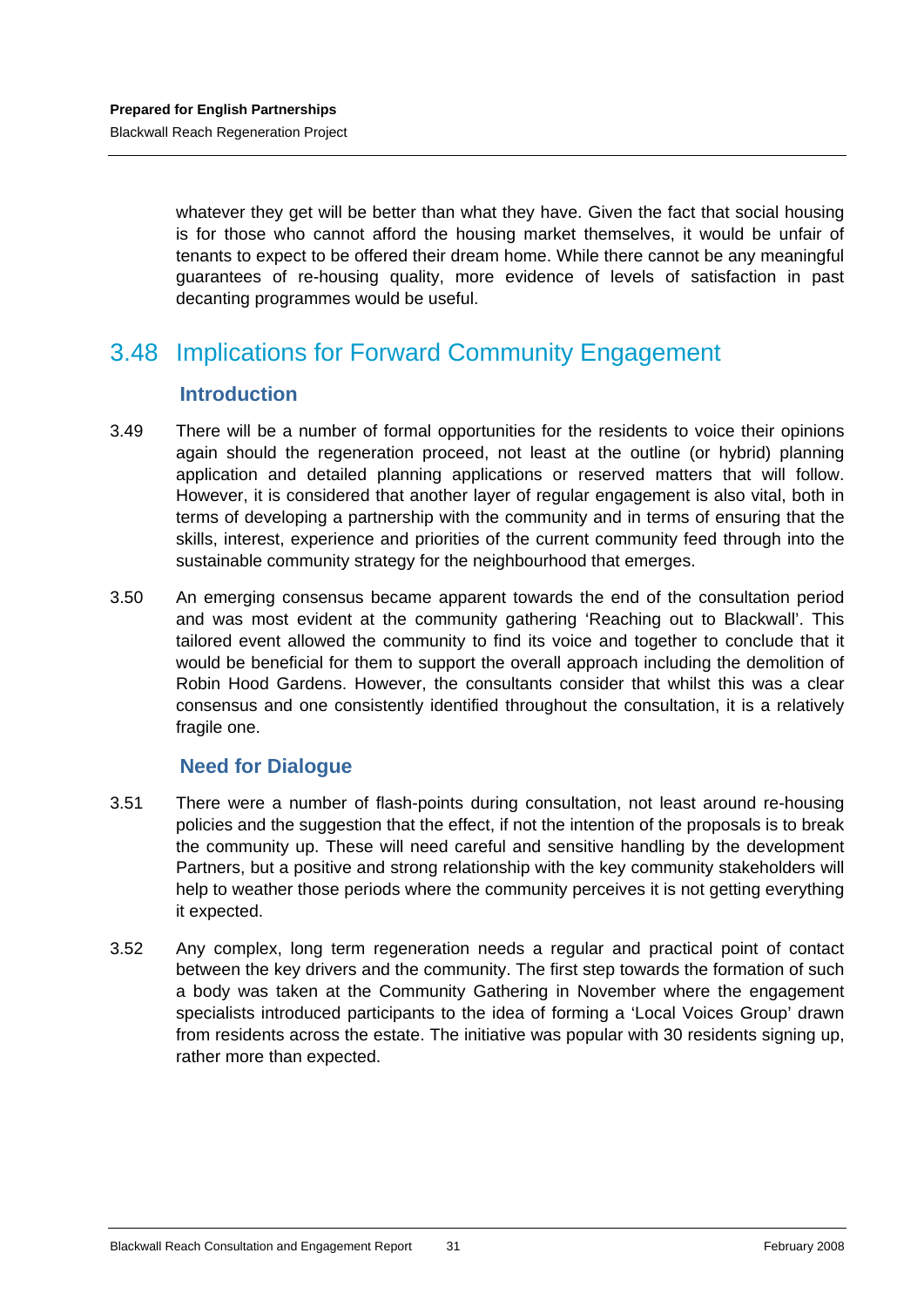#### **Local Voices Group – Terms of Reference and Programme**

- <span id="page-41-0"></span>3.53 The Regeneration Partners, English Partnerships and Tower Hamlets are committed in principle to developing an accessible, meaningful, lasting and practical approach to ongoing resident involvement in the BRRP. The regeneration Partners are committed to providing adequate resources for the Local Voices Group to be well serviced and for community participants to have good support, for example training, childcare, access to consultants and advice
- 3.54 It is intended that the Local Voices Group will develop its role and structure over time. Draft aims can be found in Appendix 9 and are currently being developed into terms of reference with the community participants. Key to the success of the Local Voices Group will be the relationship and trust the lead Partners and community representatives can develop. The consultation advisors recommend it is a 'closed' working group reporting back to regular 'open' meetings and settles down to become a group of 12-15 participants that is demonstrably representative of the wider community in terms of age, sex, disability and ethnicity.
- 3.55 It is further recommended that Leaseholders are properly represented on the Local Voices Group and form a key working group linked to the main group with separate meetings with the lead Partners when necessary. We also suggest that the Blackwall Reach website has a regularly updated dedicated page for leaseholder and freeholder interests.

#### **Community Charter**

- 3.56 An important early task of the Local Voices Group will be the development of a 'Community Charter' which would act as a benchmarking tool with which the community can evaluate the approach, plans, policies and design of the regeneration for many years to come. It would, in effect show that the current community's aspirations and presence is the starting point for this regeneration project
- 3.57 It is recommended that the charter is developed from the bottom up and reflects the community's aspirations and expectations. It would embrace all aspects of the regeneration as detailed in the scoping list below:

#### Scoping List for the Community Charter

- 1. Rehousing choices, particularly tenure & priority for current residents and the phasing where it influences community cohesion
- 2. Phasing of any decanting programme
- 3. Open space size and use
- 4. Massing of the buildings on the site
- 5. Nature of the shopping provision and protection for existing traders
- 6. Measures to connect people living higher up to nature